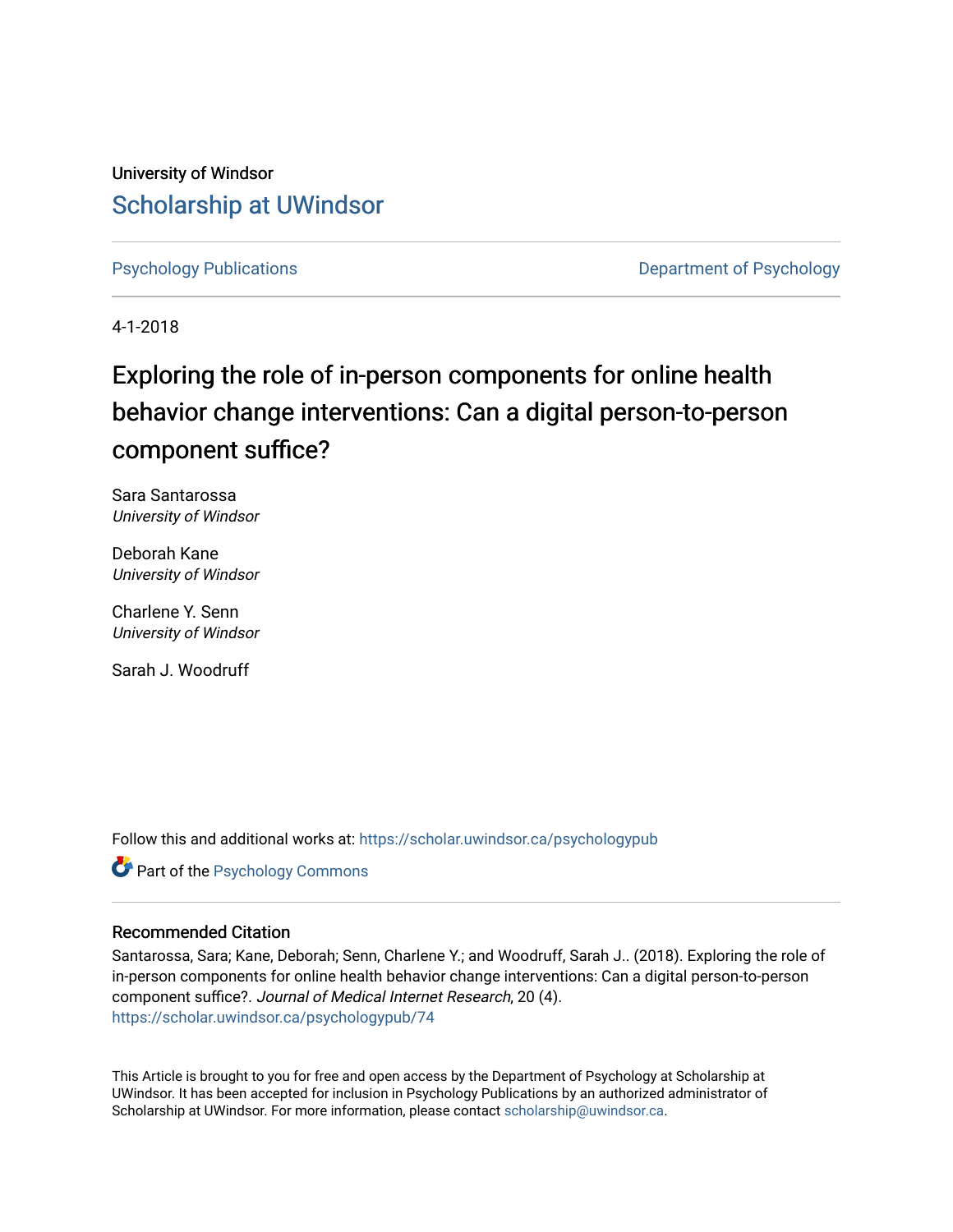# **Viewpoint**

# Exploring the Role of In-Person Components for Online Health Behavior Change Interventions: Can a Digital Person-to-Person Component Suffice?

Sara Santarossa<sup>1</sup>, MHK; Deborah Kane<sup>2</sup>, PhD; Charlene Y Senn<sup>3,4</sup>, PhD; Sarah J Woodruff<sup>1</sup>, PhD

<sup>1</sup>Department of Kinesiology, University of Windsor, Windsor, ON, Canada

<sup>2</sup> Faculty of Nursing, University of Windsor, Windsor, ON, Canada

<sup>3</sup>Department of Psychology, University of Windsor, Windsor, ON, Canada

<sup>4</sup>Department of Women's and Gender Studies, University of Windsor, Windsor, ON, Canada

#### **Corresponding Author:**

Sara Santarossa, MHK Department of Kinesiology University of Windsor 401 Sunset Avenue Windsor, ON, N9B 3P4 Canada Phone: 1 5198198061 Email: [santaros@uwindsor.ca](mailto:santaros@uwindsor.ca)

# *Abstract*

The growth of the digital environment provides tremendous opportunities to revolutionize health behavior change efforts. This paper explores the use of Web-based, mobile, and social media health behavior change interventions and determines whether there is a need for a face-to-face or an in-person component. It is further argued that that although in-person components can be beneficial for online interventions, a digital person-to-person component can foster similar results while dealing with challenges faced by traditional intervention approaches. Using a digital person-to-person component is rooted in social and behavioral theories such as the theory of reasoned action, and the social cognitive theory, and further justified by the human support constructs of the model of supportive accountability. Overall, face-to-face and online behavior change interventions have their respective advantages and disadvantages and functions, yet both serve important roles. It appears that it is in fact human support that is the most important component in the effectiveness and adherence of both face-to-face and online behavior change interventions, and thoughtfully introducing a digital person-to-person component, to replace face-to-face interactions, can provide the needed human support while diminishing the barriers of in-person meetings. The digital person-to-person component must create accountability, generate opportunities for tailored feedback, and create social support to successfully create health behavior change. As the popularity of the online world grows, and the interest in using the digital environment for health behavior change interventions continues to be embraced, further research into not only the use of online interventions, but the use of a digital person-to-person component, must be explored.

#### *(J Med Internet Res 2018;20(4):e144)* doi: [10.2196/jmir.8480](http://dx.doi.org/10.2196/jmir.8480)

#### **KEYWORDS**

digital person-to-person; in-person; online intervention; behavior change; health, digital media; health care

# *Introduction*

# **Background**

[XSL](http://www.w3.org/Style/XSL)•FO **[RenderX](http://www.renderx.com/)**

Several aspects of the digital environment offer opportunity to support behavior change efforts, including reach, engagement, accessibility, collaboration and advocacy, and research potential [[1\]](#page-7-0). Notably, there has been an increased interest from both public health organizations and those in academia, around using

Web-based, mobile, and social media health behavior change interventions. It is believed that these popular digital media channels can play a valuable role in leveraging health messaging and consequently, behavior change. Although traditional face-to-face interventions or interventions with in-person components are (and continue to be) successful in health behavior change [\[2](#page-7-1),[3\]](#page-7-2), traditional approaches can present with various barriers such as logistic problems, a challenge of keeping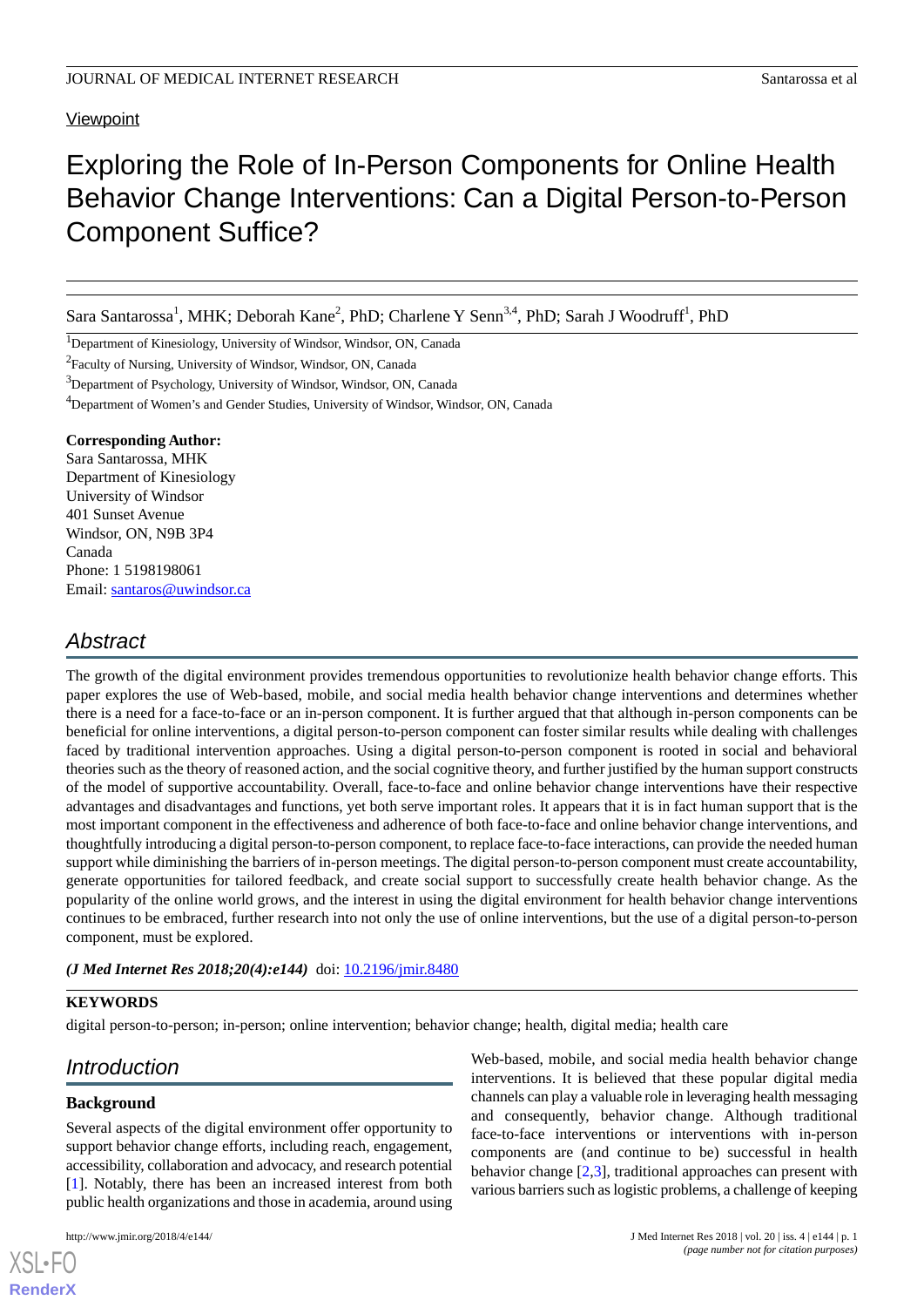participants actively engaged, can be labor intensive, and expensive to scale for larger populations. Using components of the digital environment may offer solutions to traditional challenges because of their low cost, high reach, anonymity, adaptability, and scalability [[4\]](#page-7-3). Furthermore, comparisons of online interventions with traditional face-to-face interventions indicate that online treatment is generally at least as effective as conventional approaches and also possess several advantages [[5](#page-7-4)[-7](#page-8-0)]. Similarly, supplementary literature within the health behavior change domain has shown no significant treatment differences between the face-to-face and the online intervention groups [[5](#page-7-4)-[8\]](#page-8-1), suggesting that online-only interventions may be just as valuable as face-to-face interventions. However, as a majority of online interventions are used in adjunct to traditional approaches [\[1\]](#page-7-0), there is a need to understand what role in-person components play in online interventions. Furthermore, research indicates that the effectiveness of, and adherence to, online interventions is enhanced by human support [\[9](#page-8-2)[-11](#page-8-3)]. As intervention adherence is important in predicting behavior change, the inclusion of a digital person-to-person component for an online behavior change intervention can help to combine the effectiveness and socialization opportunities of in-person meetings with the technologically enhanced active learning possibilities of the digital environment [\[1](#page-7-0),[5](#page-7-4)[-8](#page-8-1)].

Perhaps, the dynamic, socially supportive, and interactive elements of digital media channels (ie, Web, mobile, and social media) may obviate the need for further interpersonal in-person components [\[6](#page-8-4)], as a digital person-to-person component can be used to cultivate a similar interpersonal connection, while overcoming the barriers of face-to-face interventions. Online human-supported interventions or digital person-to-person components have, in recent meta-analyses [[12,](#page-8-5)[13](#page-8-6)], obtained larger effect sizes than online self-guided programs, suggesting

<span id="page-2-0"></span>**Figure 1.** Model of supportive accountability (Mohr, Cuijpers & Lehman [11]).



#### **Objectives**

Thus, the purpose of this viewpoint paper is to suggest that based on a comprehensive review of the literature, there is a need for a face-to-face component in Web-based, mobile, and social media health behavior change interventions but that a digital person-to-person component can foster similar results while dealing with challenges faced by traditional intervention approaches.

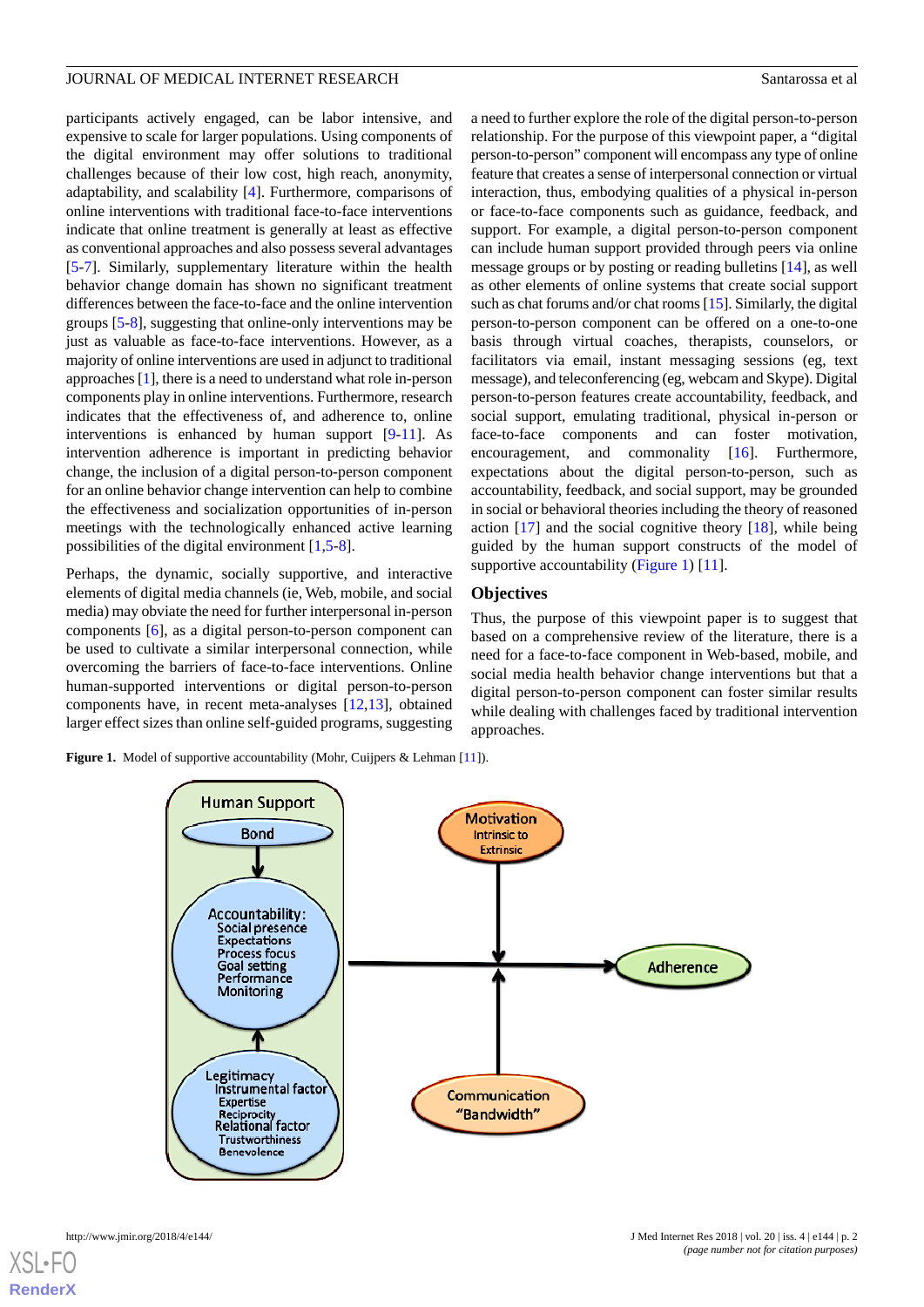# *Methods*

To delineate the scope of the study and make it more replicable, the focus was on published references searchable through major bibliographic databases. This review adhered to the defining characteristics of Web-based, mobile, and social media health behavior change interventions, and this review excluded unpublished and untested programs. Due to the emerging state of Web 2.0 research, this viewpoint paper will not limit studies further by methodology, being inclusive of study design, participant, and setting. In particular, a wide variety of platforms were included in the search, including blogs and microblogging technologies, social networking sites, video sharing programs, and mobile health (mHealth) apps. Literature search strategies were developed using subject headings related to Web-based, mobile, and social media health behavior change interventions. Proquest Social Sciences, Web of Science, PsycINFO, Scopus, and PubMed were searched for "digital person-to-person," "in-person," "online intervention," "behavior change," "digital media," "health care," "social media," and "Web 2.0" from 2004 to April 2017. The search began with studies published since 2004 because that is when the term "Web 2.0" was coined to describe the shift to a more participatory online landscape. However, studies before 2004 were used to develop an understanding of the impact of in-person and/or traditional therapies or interventions. Finally, to ensure literature saturation, the reference lists of included studies or relevant reviews identified through the search were scanned.

# *Results*

#### **Using Digital Media Channels in Health Behavior Change Interventions**

The digital environment consists of digital media, and although difficult to define, partly because it is ever changing, digital media in its broadest sense are content that can be transmitted over the internet or computer or phone networks [[1](#page-7-0)]. Digital media channels such as the internet, mobile phones, and social media have become increasingly popular and have altered the nature of interactions around health issues. A once-passive one-way transfer of information, now it has become a network of multidirectional conversations [\[19](#page-8-12)]. The sense of interaction and multidirectional communication [\[20](#page-8-13)[,21](#page-8-14)] offered by digital media channels cultivates active engagement [[22-](#page-8-15)[24\]](#page-8-16) and information dissemination to a larger number of individuals [[25\]](#page-8-17). On the basis of the popularity of these channels, an opportunity is presented to connect with individuals in their daily lives on issues concerning health and health behavior change [[1\]](#page-7-0).

Vast numbers of North Americans use the internet daily [[26,](#page-8-18)[27\]](#page-8-19). As presented in a meta-analysis of 5 papers, the literature presents substantial evidence that the use of Web-based interventions improves behavior change outcomes [[28\]](#page-8-20). Web-based health interventions can be defined as "primarily self-guided intervention programs, delivered through a website, aiming to create positive change and/or improve or enhance knowledge, awareness, and understanding" [[14\]](#page-8-7). Specific behavior change techniques of Web-based interventions may

include real-time support, goal setting tools, alarms, reminders, and platforms to share with friends or family [\[1](#page-7-0)]. Particularly with health behavior change, Web-based interventions have seen several successful outcomes, including increased exercise time, increased knowledge of nutritional status, increased knowledge of asthma treatment, increased participation in health care, slower health decline, improved body shape perception, weight loss maintenance [\[28](#page-8-20)], and weight loss [[6,](#page-8-4)[29](#page-9-0)]. It has been proposed that structured (ie, lessons and activities) Web-based interventions are able to replicate health outcomes expected of a traditional, in-person intervention [[30\]](#page-9-1) and tend to be a more cost-effective approach [[31\]](#page-9-2). However, other literature has shown that although Web-based interventions resulted in greater behavior change compared with control conditions (ie, waitlist or usual care), they had significantly less change compared with face-to-face interventions [[32-](#page-9-3)[34\]](#page-9-4).

Particularly in North America [[26](#page-8-18)[,35](#page-9-5)], mobile phones are becoming a primary means of online access, as vast majority of individuals now own a mobile phone. Mobile phone are recommended as a good access point for a health behavior change intervention, since usage is high across various populations, including those considered to be underserved (ie, racial or ethnic minorities, youth, low and social economic status). [\[1](#page-7-0),[19](#page-8-12)[,20](#page-8-13),[36\]](#page-9-6). mHealth interventions involve the use of mobile computing and communication technologies such as mobile phones, personal digital assistants, tablets, and portable media players to disseminate health information [[37\]](#page-9-7). Subsequently, mHealth interventions are successful in creating health behavior change, as well as higher patient adherence, satisfaction, and acceptability than Web- or paper-based interventions [[38\]](#page-9-8). Specifically, mHealth interventions have shown small but positive effects on weight loss behavior [\[39](#page-9-9)] and are a promising tool for decreasing risky sexual behaviors and drug use [[40\]](#page-9-10). Furthermore, the use of tailored text messages as an adjunct to an in-person multidisciplinary weight management intervention resulted in improved feasibility, acceptance, and adherence [[41\]](#page-9-11). The use of mobile phones offers health professionals an opportunity to engage with patients and colleagues on a scale when and where people are open to communicating and perhaps behavior change [\[42](#page-9-12)]. Future research on the effectiveness of text message delivery characteristics is needed to establish longer term intervention effects [[43\]](#page-9-13). Moreover, the acceptance of mobile phones has helped to increase the popularity of online interactive platforms such as social media [\[44](#page-9-14)].

Social media are a broader concept that encompasses sites that allow users to generate and share content  $[21]$  $[21]$ . There are 6 main social media platforms, which include blogs, social networking sites, virtual worlds, online collaborative projects, content communities, and virtual game worlds [[45\]](#page-9-15). As the use of social media continues to rise [[26,](#page-8-18)[46](#page-9-16)], it may indicate the potential for its role as a tool in the public health care system, specifically, health behavior change interventions. Social media platforms have been found to be successful in health behavior change interventions, with meta-analyses finding that the direction of effect for the primary outcomes favors interventions with social media components [\[45](#page-9-15)] and a slight positive effect of social networking site interventions on health behavior change

 $XS$ -FO **[RenderX](http://www.renderx.com/)**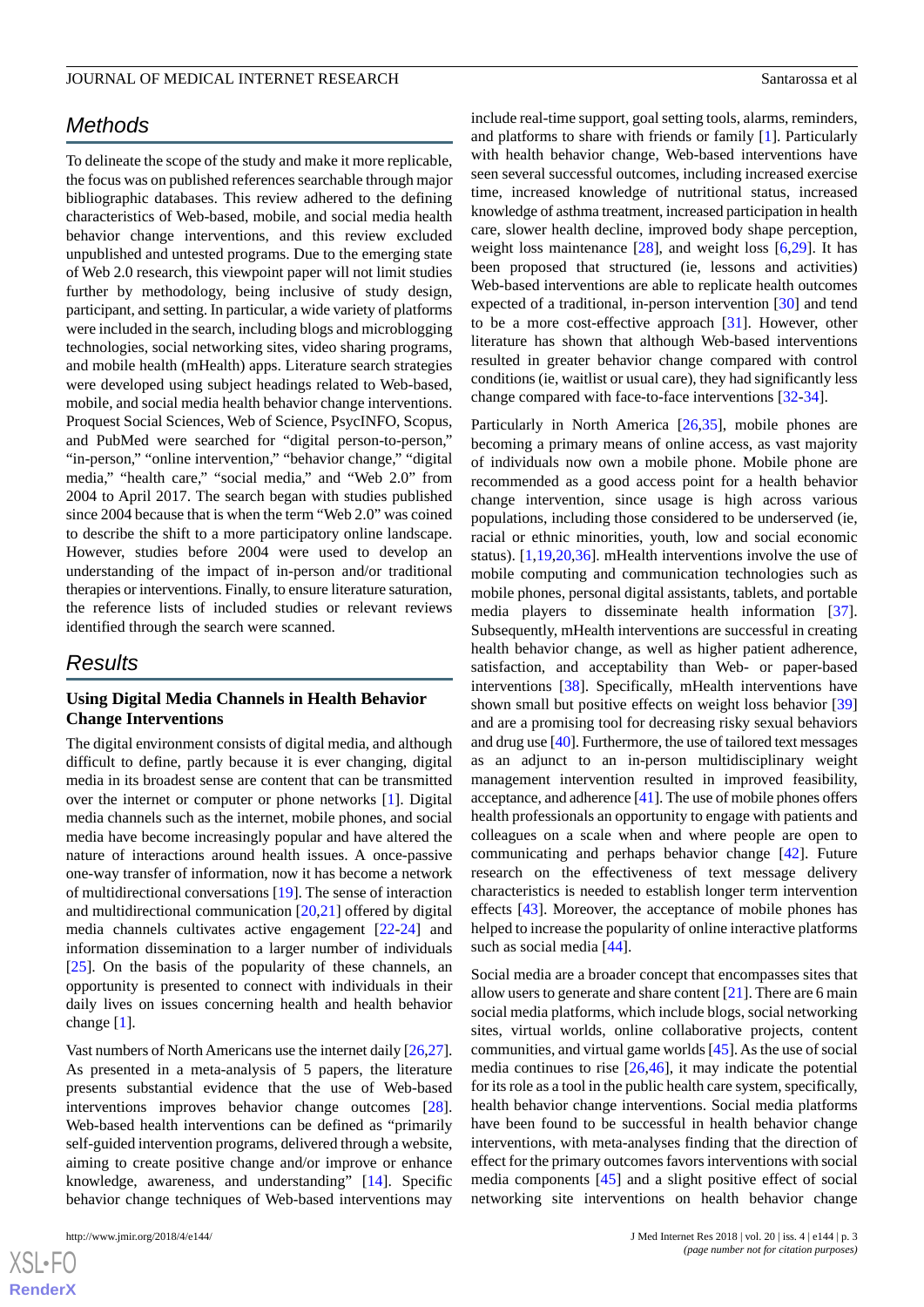outcomes [[47\]](#page-9-17). However, there is a lack of clear evidence of the effectiveness of social media in behavior change interventions [[24,](#page-8-16)[47](#page-9-17),[48\]](#page-9-18), as most studies are not measuring an isolated effect of social media, thus creating a lack of ecological validity [\[49](#page-9-19)]. Furthermore, challenges of social media can include the spreading of misinformation and privacy breaches [[45\]](#page-9-15), which might suggest that using social media alone may be insufficient to promote health [\[48](#page-9-18)].

#### **Role of In-Person Components in Online Health Behavior Change Interventions**

It has been suggested that using a face-to-face approach is the "gold standard" in behavior change interventions [[50\]](#page-9-20). Face-to-face interactions have greater bandwidth (ie, the number of communication cues a medium can convey), and this can lead to a greater ability to complete tasks, better interpersonal relations, and greater social presence [\[14](#page-8-7)]. Combining the verbal, nonverbal, and contextual cues of face-to-face communication could be assumed to provide the richest source of information and perhaps most positively influence behavior change. Furthermore, in face-to-face interventions, the human support created by the in-person component offers the core of the intervention while simultaneously coordinating a relationship with the participant in a way that will efficiently promote the use of the interpersonal connection to continue in the intervention [[11\]](#page-8-3). In contrast, online behavior change interventions separate the content of the treatment, which is provided in a standardized manner via a website, mobile device, or social media platform, from support provided by humans, which is often intended to increase adherence [[51](#page-9-21)-[53](#page-10-0)]. However, Web-based, mobile, and social media interventions have shown promising results in health behavior change, but a majority of the literature focuses on these digital media platforms used in adjunct to traditional approaches [[1](#page-7-0)]. The combination of online and face-to-face interventions may be reflective of the argument that it should not be necessary for online interventions to prove more effective than face-to-face treatments but rather to provide close to equivalent benefits and outcome results [\[50](#page-9-20)], thus, implying that online interventions are meant to provide an alternative or adjunctive component to already well-established and highly effective face-to-face interventions.

As such, some literature suggests that the idea of having a combination of online and face-to-face components within an intervention or program is ideal [[1,](#page-7-0)[6](#page-8-4),[54\]](#page-10-1). For example, a weight loss study that used Facebook to provide social support between monthly in-person meetings found that engagement in the Facebook support groups was significantly associated with weight loss during the 4-month maintenance period of this study, even after adjusting for face-to-face meeting attendance [[55\]](#page-10-2). Furthermore, in a meta-analysis that focused on Web-based interventions and weight loss, it was reported that additional weight loss occurred when Web-based interventions were used to supplement face-to-face interventions; however, substituting face-to-face interventions with Web-based interventions resulted in significantly less weight loss [[56\]](#page-10-3). These findings suggest that when digital media channels are used in conjunction with traditional approaches such as in-person behavior change interventions, they tend to be beneficial components [[57\]](#page-10-4) and perhaps will not be as successful if used alone. Conversely, it

[XSL](http://www.w3.org/Style/XSL)•FO **[RenderX](http://www.renderx.com/)** is important to note that some reviews have concluded that a meta-analysis could not reliably detect the effectiveness of online interventions because of the heterogeneity of designs and the small number of comparable studies [\[58](#page-10-5)[-60](#page-10-6)].

Only a few Web-based, mobile, and social media interventions have truly measured behavior change; overall, there is a lack of comprehensive evaluation [\[1](#page-7-0)]. In the limited studies that investigated solely online interventions, it was recommended that having an in-person component could increase engagement and allow participants to interact and get to know each other before expecting them to interact online [[61\]](#page-10-7). In addition, online behavior change interventions have had higher fidelity (ie, actual usage or intended usage of the online component) when participants knew each other before recruitment [[24\]](#page-8-16). Specifically to social media, considering an in-person component has been suggested because of the "stranger phenomenon" [[49\]](#page-9-19). This is based on the idea that social media are currently being used for conversations and maintenance of existing relationships and thus not being used to cultivate new acquaintances (ie, strangers). Supplementing with a face-to-face meet up (ie, more traditional way of forming acquaintances) may help overcome this particular barrier of social media. In a small pilot intervention study utilizing Facebook, which included an optional face-to-face meeting of all participants, only 3 of 8 participants attended [\[16](#page-8-9)]. Moreover, similar rates of participation existed in those who did not attend the in-person meeting compared with those who did [\[16](#page-8-9)]. Thus, further research into the need and role of in-person meetings in online interventions is warranted.

Albeit, many online interventions have supplemented with some form of in-person meeting or counseling  $[4,6,62]$  $[4,6,62]$  $[4,6,62]$  $[4,6,62]$  $[4,6,62]$ . These face-to-face interactions can be time-consuming, inconvenient, and logistically challenging. Research suggests that the use of a virtual health coach or online communication with a counselor or facilitator can be just as effective in behavior change as an in-person interaction [\[63](#page-10-9)[,64](#page-10-10)], with implications for cost savings. Similarly, online interventions offer a promising alternative to traditional peer interventions, home visits, and/or pediatric office-based strategies to promote healthful behaviors [[16\]](#page-8-9), as online participants can interact frequently and at their convenience, a pattern that facilitates engagement, retention, and delivers a high intervention dose at a low cost with minimal resources [[20\]](#page-8-13). These digital media channels provide a mechanism for participants to receive new information instantaneously, obtain immediate personalized automated feedback, and interact within a virtual group network, while at the same time allow for flexibility around work or school schedules and childcare responsibilities [[65\]](#page-10-11). In addition, the potential anonymity of an online intervention group and its faceless quality allows participants to feel valued for the strength of their contributions rather than being evaluated on their physical appearance or disabilities [\[66](#page-10-12)]. Participants are likely to feel empowered, and in a safe environment, where they are able to digest the information at their own pace and better use it to enhance behavior change efficacy. However, the effectiveness of and adherence to online interventions is enhanced by human support  $[9,10]$  $[9,10]$  $[9,10]$ ; and thus, the positive findings of online interventions coupled with the drawbacks of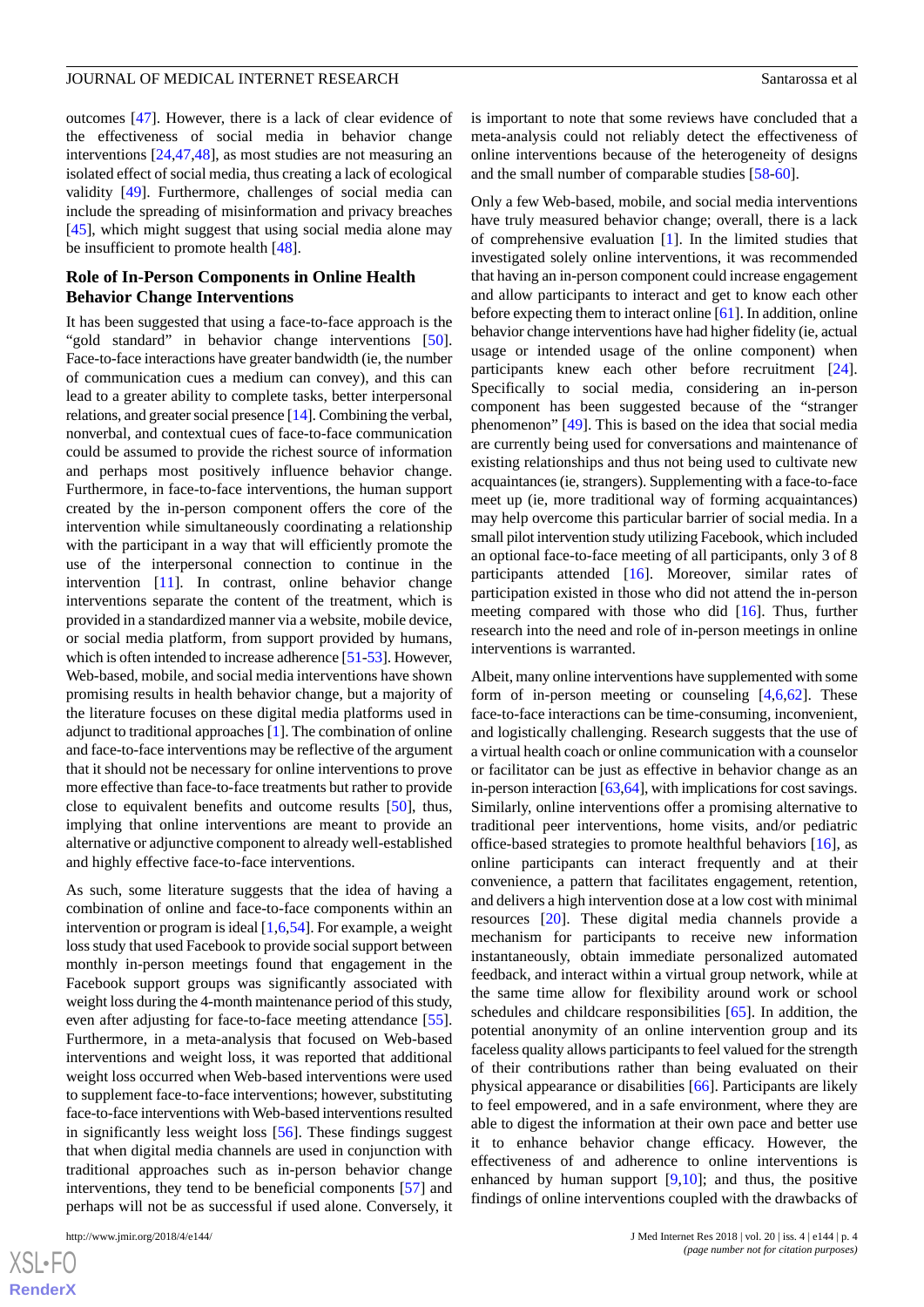in-person components present an opportunity for the digital person-to-person.

#### **Using a Digital Person-to-Person Component**

For a digital person-to-person component to be considered and be successful, certain adjustments need to be examined. During in-person meetings, participants are able to view nonverbal communication cues, including body language and voice qualities. These nonverbal cues may not be as obvious in online interactions. Several steps can be taken to overcome this limitation and to maintain accurate and a more complete understanding between the participant and the digital person-to-person component. Strategies to overcome nonverbal cues absent in a digital person-to-person component may include extended wording, various stylistic procedures for emphasizing text and using emoticons [\[14](#page-8-7)]. Extending wording and verbal expressions can help clarify messages, and the use of emoticons can enrich messages by mimicking a missing intonation or gesture [[14,](#page-8-7)[67,](#page-10-13)[68\]](#page-10-14). In addition, participants should be well aware of the fact that messages may be misunderstood, hence a need for more probing and clarifications than in face-to-face sessions [[14\]](#page-8-7). Furthermore, although possible and effective in online communications, the expression of feelings is not as automatic as in in-person meetings or relationships. This means that the digital person-to-person component must consciously consider using words and expressions that might not be used in face-to-face contact, to communicate empathy, care, concern, and warmth toward participants [[14\]](#page-8-7). Again, participants have to be aware that their feelings are not as obvious and vivid as they would be in a face-to-face meeting [[14\]](#page-8-7). Overall, the possibility does exist that if thoughtfully executed, a digital person-to-person component can perhaps be leveraged to substitute in-person and face-to-face components of online behavior change interventions, while overcoming traditional barriers and maintaining a sense of interpersonal connectedness. Moreover, the possibilities about the digital person-to-person relationship and opportunities for a successful alternative to in-person meetings are grounded in theory.

Research has not only shown a positive effect of grounding behavior change interventions in theory [[48\]](#page-9-18), but it is suggested as a necessity  $[1,62]$  $[1,62]$  $[1,62]$ . Using a digital person-to-person component in the delivery of an online behavior change intervention allows one to incorporate the best features of in-person interaction and the live instruction to personalize learning, allow thoughtful reflection, and differentiate instruction from participant to participant across a diverse group of learners. Thus, using a digital person-to-person component may be grounded in social and behavioral theories such as the theory of reasoned action [\[17](#page-8-10)] and the social cognitive theory [[18\]](#page-8-11), while being guided by the human support constructs of the model of supportive accountability ([Figure 1](#page-2-0)) [\[11](#page-8-3)].

The theory of reasoned action [\[17](#page-8-10)] predicts that norms of significant people in an individual's social circles (ie, subjective norms) have a strong impact on the influence in the individual's behavioral intentions. In the digital media literature, descriptive norms, which are similar to engaging in social comparison (ie, comparing if you should or should not engage in a behavior based on what others like you are doing), are found to be more

powerful in behavior change than injunctive norms [\[48](#page-9-18),[62\]](#page-10-8). Moreover, digital media channels such as social media thrive off social comparison and can motivate user participation by a desire to belong [[69](#page-10-15)[,70](#page-10-16)]. Similarly, the social cognitive theory [[18\]](#page-8-11) predicts social learning by observation, which can take place in both online and offline social networks. For example, the use of virtual coaches or facilitators can provide positive reinforcement for participation and model desirable behavior outcomes (ie, photographs, videos) [\[16](#page-8-9)]. The social cognitive perspective of social support proposes that perceived support (ie, an individual's belief that he or she is well supported) leads to better coping skills and higher self-esteem [\[71](#page-10-17)]. In addition, the social cognitive theory encompasses the idea of social diffusion and innovation as the way new ideas or cultural practices are transmitted or reinforced throughout a society [\[18](#page-8-11)]. According to Bandura [[18\]](#page-8-11), social innovation and diffusion can only be reinforced by media (eg, digital media) but not innovated; it is influential people who create innovation. Bandura [\[18](#page-8-11)] also suggested that the more media dominate people's lives, the more they will learn from it and less from people. Hence, there is a need for a digital person-to-person element in online behavior change interventions. Finally, using the human support constructs of the model of supportive accountability [[11\]](#page-8-3), it is suggested that the role of the digital person-to-person component can improve adherence, and consequently behavior change.

The term accountability refers to the implicit or explicit expectation that an individual may be called on to justify his or her actions or inactions [[72\]](#page-10-18), and being accountable to some one other than oneself enhances motivation to continue with behavioral change. Thus, adherence is an important element to consider in the development of a behavior change intervention. In the model of supportive accountability  $[11]$  $[11]$ , human support increases adherence through accountability to a virtual coach (ie, a digital person-to-person component) who is seen as trustworthy, benevolent, and having expertise. Adherence will be further enhanced when the relationship with the virtual coach is perceived as reciprocal, clear goals and expectations are defined, and coaches are clear about the accountability process [[11\]](#page-8-3). Moreover, people respond more positively to accountability demands from a coach who is perceived as legitimate [\[11](#page-8-3),[73\]](#page-10-19). Throughout the literature, the use of a virtual health coach has shown positive results in both weight loss [\[70](#page-10-16)] and physical activity adherence interventions [\[74](#page-10-20)]. Creating social accountability can help individuals self-monitor and follow through on their goals. Furthermore, in the model of supportive accountability [[11\]](#page-8-3), there are several human support constructs that are identified (see [Figure 1\)](#page-2-0) as integral components to how accountability is cultivated and maintained.

The existence of another human, or social presence [[11\]](#page-8-3), can influence accountability and subsequently adherence to behavior change interventions. For example, research suggests that although automated systems that monitor and encourage adherence, such as email reminders, can improve adherence to online interventions, digital person-to-person support enhances adherence to a significantly greater degree [[13](#page-8-6)[,29](#page-9-0),[75\]](#page-11-0). Expectations of the desired behavior change also play an important part in adherence [\[11](#page-8-3)[,72\]](#page-10-18). The more people understand

 $XS$ -FO **[RenderX](http://www.renderx.com/)**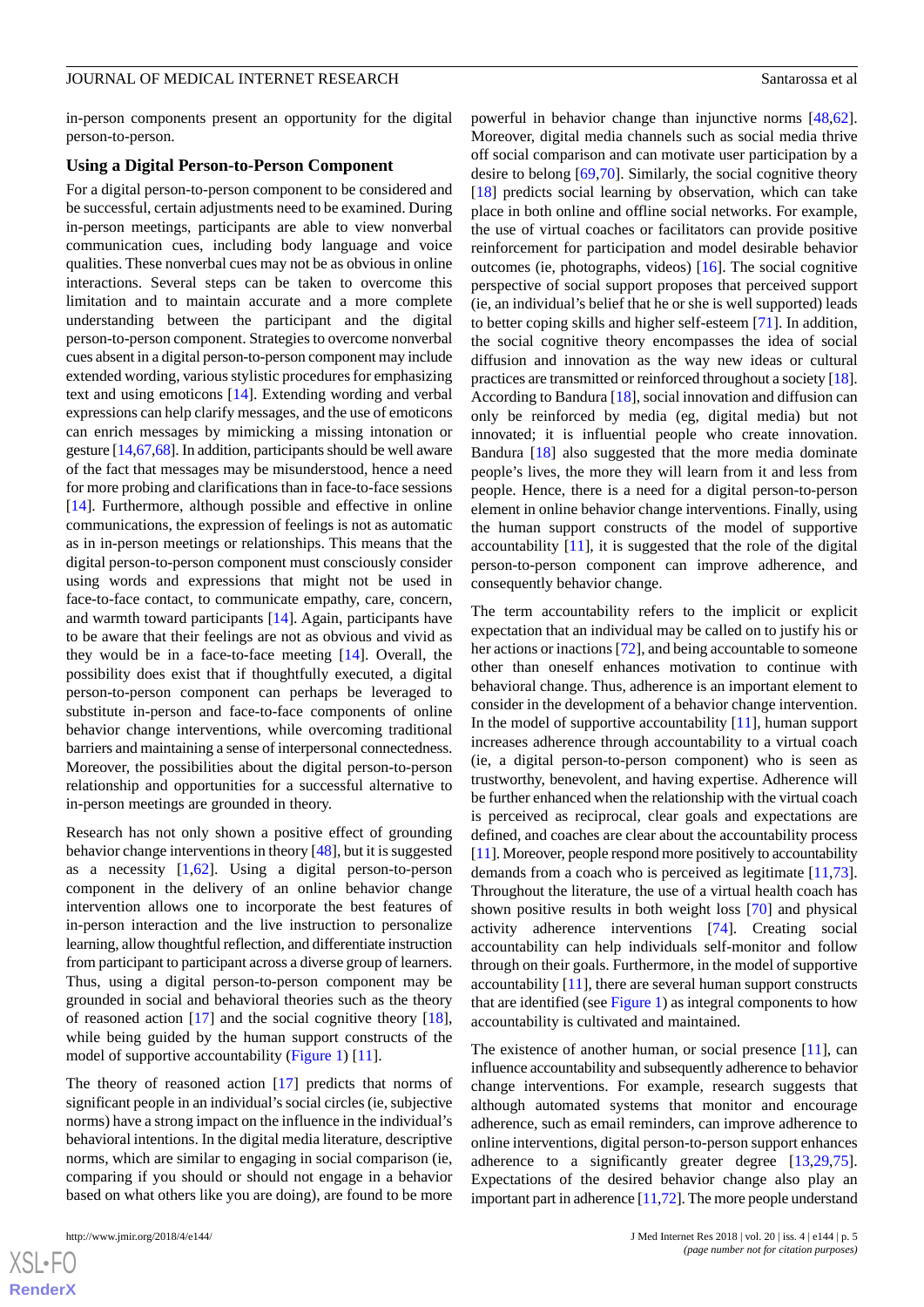and agree with the fundamental justification for the expected behavior, the greater the compliance. Such expectations need to be not only known but also clear and process, not outcome, focused [[11\]](#page-8-3). Expectations should be monitored; research has shown an important feature of self-monitoring for online weight loss interventions appears to be emailing daily food intake and energy expenditure journals to a weight loss counselor rather than keeping a private record [[29](#page-9-0),[64](#page-10-10)[,76](#page-11-1)]. Thus, implying further rationale in need for virtual coaches (ie, digital person-to-person) support. It should be noted that the aim of performance monitoring is to provide feedback, to inform that failure to meet goals provides opportunity for self-reflection and growth, and to establish that there are no negative consequences [[11\]](#page-8-3). In addition, it is suggested that supplementing online interventions with feedback and communication components can be effective in creating or generating behavior change [\[15](#page-8-8)].

Although all online interventions require participants to act by themselves to some extent, the type and degree of feedback that can be offered by a digital person-to-person component can vary considerably [\[14](#page-8-7)], from very little (ie, minimal guidance or supportive feedback mechanism provided) to high (ie, delivery of adequate amounts of tailored feedback). Moreover, immediacy of response is dependent on which communication modality is being employed. Emails and forum postings generally provide delayed feedback, whereas chat room or instant messaging sessions, Skype, and webcam calls provide participants with immediate feedback. Notably, it appears that feedback can be effective whether delivered by the internet [\[43](#page-9-13)] or through specific channels such as the use of text messaging [[20](#page-8-13)[,48](#page-9-18),[62\]](#page-10-8). Use of text messages can allow for immediate feedback on the basis of their response [\[25](#page-8-17)], and throughout the literature, the use of text messaging has been found to be a successful behavior change technique [[20,](#page-8-13)[48](#page-9-18),[62,](#page-10-8)[77](#page-11-2)]. Although differentiating in their degree of direct digital person-to-person contact, feedback channels create an opportunity to foster interpersonal relationships within interactive platforms and create improvements in users' knowledge, health behavior, clinical outcomes, and social supports [\[78](#page-11-3)].

As previously stated, aside from accountability, a virtual coach or online counselor or facilitator aids in creating the feeling of interpersonal connectedness and can provide feedback, which tends to be effective in supportive behavior change [\[16](#page-8-9),[75\]](#page-11-0). Studies have found small to medium effect sizes in internet interventions that incorporate communicative functions such as online advisors [[61\]](#page-10-7) and use of an online counselor, compared with no counselor, resulted in greater behavior changes [[15\]](#page-8-8). Similarly, in a Web-based randomized controlled trial that used no counseling, computer-automated feedback (ie, automated tailored messages), or human email counseling (ie, weekly email feedback from a counselor), results indicated that participants who had received computer-automated feedback or human email counseling had better weight loss than those with no counseling [[29\]](#page-9-0). Moreover, in a 3-arm randomized controlled trial, the Facebook Plus group (ie, text messaging, personalized feedback, online support person) had significantly greater weight loss than the Facebook alone and waiting list control groups [[25\]](#page-8-17). Feedback and communication components such as virtual coaches or online facilitators can also help make up an online

 $XS$ -FO **[RenderX](http://www.renderx.com/)** social support system. Social support networks play an important role in determining health outcomes [[79\]](#page-11-4), and as more and more individuals are spending time online, research must examine the role of online social networks and their contribution to health behavior change. In addition, future research must consider the age of the virtual coaches or online facilitators, years of work experience they may have, and their accessibility to digital platforms in the workplace, as these factors play a role in the self-efficacy and utilization of digital platforms in health education organizations [[80\]](#page-11-5). For optimal results, appropriate training for these platforms should be provided to those who will be providing online social support [\[80](#page-11-5)].

Increasing social support for a behavior change intervention can be an effective way to enhance desirable outcomes in both traditionally delivered behavioral interventions [[79\]](#page-11-4) as well as those delivered online [\[28](#page-8-20)[,81](#page-11-6)]. Although utilization and seeking behaviors have been higher in women [[82\]](#page-11-7), research suggests that social support may be the most important aspect of online behavior change interventions, as it is the highest predictor of behavior change [\[48](#page-9-18)]. Online interventions that do not include some form of social support have lower utilization rates and lack of behavior change [[83\]](#page-11-8). Social support can be encouraged through online social networks. Online social networks, often facilitated through social media platforms and/or a virtual coach/facilitator, have the ability to create high levels of intimacy and immediacy, meaning that support is available despite members' distance from one another. These characteristics naturally lead to high levels of social support and allow participants to provide each other with social support interactions that are present in face-to-face delivery by adding the possibility of in-the-moment posts and responses [\[84](#page-11-9)]. In addition, participants in a study that utilized Facebook [\[16](#page-8-9)] were not only successful in supporting one another in a virtual group format, but after the online intervention, the participants reported becoming Facebook "friends." Evidently, this continued peer support and gained knowledge through digital person-to-person relationships could result in further behavior change.

Online social networks can fill a void in participants, as they increase the feelings of support and connectedness. It has been found that those who reported less baseline social support had lower dropout rates, as the online social network appeared to be filling a gap [[49\]](#page-9-19). Thus, it should be of no surprise that online social networks can be leveraged to foster an online community [[85\]](#page-11-10), as many share their personal stories, struggles, or successes [[16](#page-8-9)[,24](#page-8-16),[69,](#page-10-15)[86](#page-11-11)], fostering a sense of interpersonal connectedness. Moreover, this sense of community can also lead to cyber worlds or communities in which people who used to feel isolated now feel a sense of togetherness [[87\]](#page-11-12). The potential anonymity of online communities is particularly important in cases where health topics may be considered "taboo" or sensitive [\[21](#page-8-14),[49,](#page-9-19)[88](#page-11-13)]. Subsequently, it is important to assess and consider the amount and/or quality of received advice or emotional support provided in online social networks as stress and stigmatization around the health topic can be induced [\[82](#page-11-7)]. Online social networks appear to be a predominant component in altering social norms and health behaviors on a large, often times anonymous, and cost-effective scale. Therefore, researchers should examine strategies that will further develop online social support, which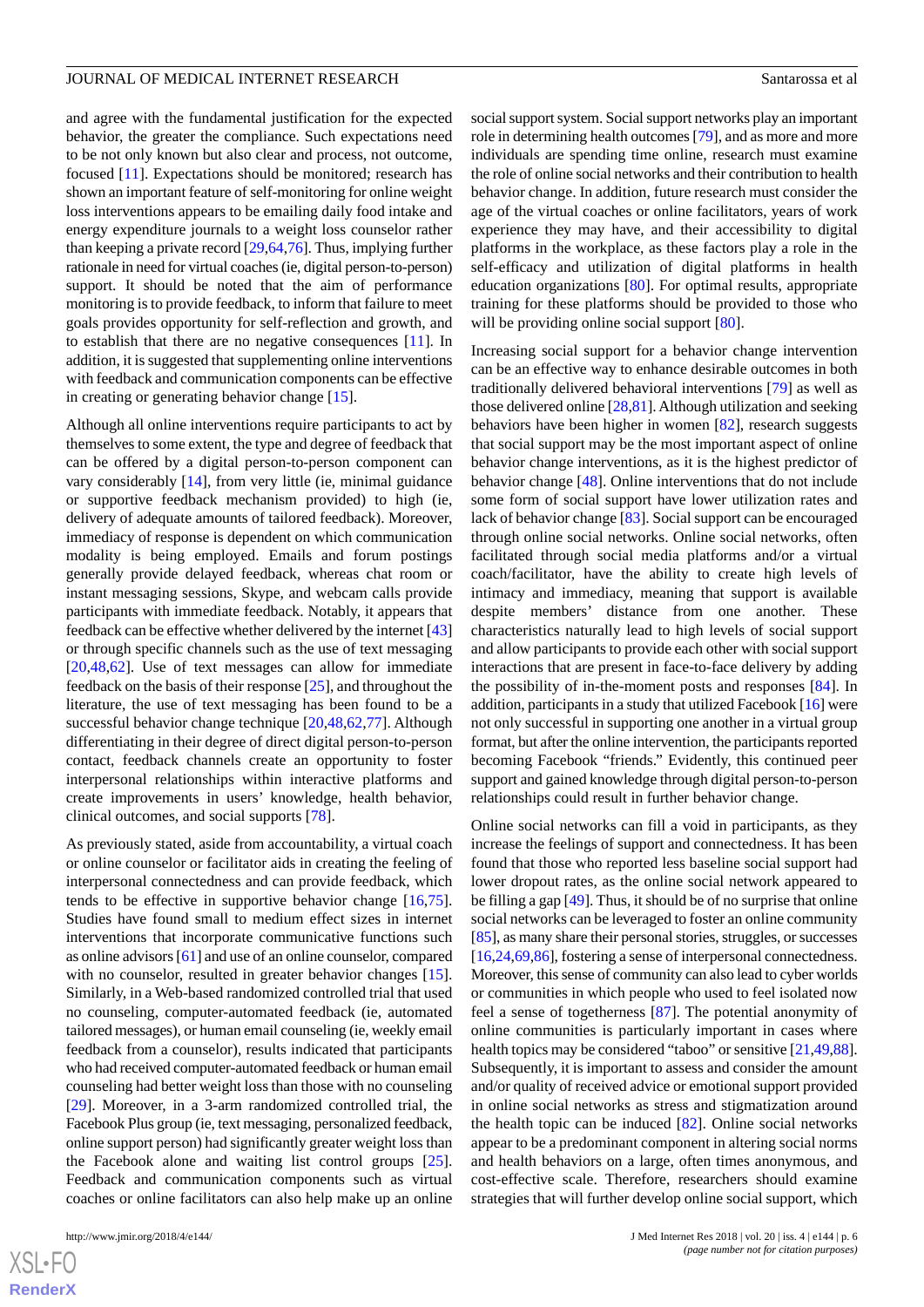can then be used to promote continued adherence and desirable behavior change in online interventions.

# *Discussion*

#### **Principal Findings**

The growth of the digital environment provides tremendous opportunities to revolutionize health behavior change efforts. Using digital media channels such as Web-based, mobile, or social media in online behavior change interventions can facilitate enhanced communications, research, and education and allows for the generation of multidirectional dialogs [[19\]](#page-8-12). Web-based interventions have used specific behavior change techniques (eg, real-time support, reminders, and sharing platforms) [\[1](#page-7-0)] to produce desired behavior change outcomes [[6](#page-8-4)[,28](#page-8-20),[29\]](#page-9-0). Moreover, the use of mobile technology and social media in delivering health behavior change interventions also produces successful outcomes [\[38-](#page-9-8)[40,](#page-9-10)[47\]](#page-9-17), and as these platforms continue to rise in popularity, continued efforts should be made to use them in the health research and health advocacy. Overall, digital media channels can be a more cost-effective approach [[31\]](#page-9-2) and can have a greater impact on behavior change because of high reach, anonymity, adaptability, and accessibility [[1](#page-7-0)[,4](#page-7-3)] than traditional face-to-face interventions. Furthermore, online technologies have been able to replicate similar results as traditional, in-person interventions [\[5](#page-7-4)-[8,](#page-8-1)[30](#page-9-1)]. Thus, online interventions now offer a real alternative, or supplement, to traditional, face-to-face interventions [[14\]](#page-8-7). Although many benefits of using online behavior change interventions are documented, mixed reviews still exist on the delivery of these digital media interventions, whether or not face-to-face interventions are better, and whether in-person components are necessary [\[36](#page-9-6)]; thus, future research is justified.

#### **Conclusions**

Overall, face-to-face and online behavior change interventions have their respective advantages and disadvantages (ie, differing degrees of broad reach capability, anonymity, levels of treatment

efficacy, and cost) and functions (ie, individual clinical treatment vs public health prevention programs), yet both serve important roles. It is suggested that perhaps the best opportunity for behavior change can be facilitated when there is a combination of face-to-face and online components  $[1,6,54]$  $[1,6,54]$  $[1,6,54]$  $[1,6,54]$  $[1,6,54]$ . It is the view of the authors that *human support* is the most important component in the effectiveness and adherence of both face-to-face and online behavior change interventions [[9-](#page-8-2)[11\]](#page-8-3). Thus, thoughtfully introducing a digital person-to-person component to replace face-to-face interactions can provide the needed human support while diminishing the barriers of in-person meetings. As human support in face-to-face interventions combines verbal, nonverbal, and contextual cues during in-person communications, a digital person-to-person interaction must implement strategies to overcome these challenges (ie, extended wording, various stylistic procedures for emphasizing text and using emoticons) [[14\]](#page-8-7). Furthermore, using a digital person-to-person component is rooted in social and behavioral theories such as the theory of reasoned action [[17\]](#page-8-10) and the social cognitive theory [[18\]](#page-8-11) and further justified by the human support constructs of the model of supportive accountability [\[11](#page-8-3)]. For example, social comparison, social diffusion and innovation, accountability and adherence, feedback, and perhaps most importantly, social support and connectedness can all be accounted for using digital technology. Therefore, it must be ensured that a digital person-to-person component creates accountability [[29,](#page-9-0)[64](#page-10-10),[76\]](#page-11-1), generates opportunities for tailored feedback [[15](#page-8-8)[,20](#page-8-13),[48](#page-9-18)[,62](#page-10-8)], and creates social support [[84](#page-11-9),[87\]](#page-11-12)—all key elements in producing successful behavior change. The digital environment is ever changing, and the potential for its use in health behavior change interventions has yet to be fully harnessed [\[21](#page-8-14),[24](#page-8-16)[,44](#page-9-14),[47\]](#page-9-17). As the popularity of the online world grows and the interest in using the digital environment for health behavior change interventions continues to be embraced, further research into not only the use of online interventions but also the use of a digital person-to-person component must be explored.

#### <span id="page-7-0"></span>**Conflicts of Interest**

<span id="page-7-1"></span>None declared.

#### **References**

- <span id="page-7-2"></span>1. McGloin AF, Eslami S. Digital and social media opportunities for dietary behaviour change. Proc Nutr Soc 2015 May;74(2):139-148. [doi: [10.1017/S0029665114001505\]](http://dx.doi.org/10.1017/S0029665114001505) [Medline: [25319345](http://www.ncbi.nlm.nih.gov/entrez/query.fcgi?cmd=Retrieve&db=PubMed&list_uids=25319345&dopt=Abstract)]
- <span id="page-7-3"></span>2. Carey KB, Scott-Sheldon LA, Elliott JC, Garey L, Carey MP. Face-to-face versus computer-delivered alcohol interventions for college drinkers: a meta-analytic review, 1998 to 2010. Clin Psychol Rev 2012 Dec;32(8):690-703 [[FREE Full text](http://europepmc.org/abstract/MED/23022767)] [doi: [10.1016/j.cpr.2012.08.001](http://dx.doi.org/10.1016/j.cpr.2012.08.001)] [Medline: [23022767\]](http://www.ncbi.nlm.nih.gov/entrez/query.fcgi?cmd=Retrieve&db=PubMed&list_uids=23022767&dopt=Abstract)
- <span id="page-7-4"></span>3. Paxton SJ, McLean SA, Gollings EK, Faulkner C, Wertheim EH. Comparison of face-to-face and internet interventions for body image and eating problems in adult women: an RCT. Int J Eat Disord 2007 Dec;40(8):692-704. [doi: [10.1002/eat.20446\]](http://dx.doi.org/10.1002/eat.20446) [Medline: [17702020\]](http://www.ncbi.nlm.nih.gov/entrez/query.fcgi?cmd=Retrieve&db=PubMed&list_uids=17702020&dopt=Abstract)
- 4. Bennett GG, Herring SJ, Puleo E, Stein EK, Emmons KM, Gillman MW. Web-based weight loss in primary care: a randomized controlled trial. Obesity (Silver Spring) 2010 Feb;18(2):308-313 [[FREE Full text\]](http://dx.doi.org/10.1038/oby.2009.242) [doi: [10.1038/oby.2009.242](http://dx.doi.org/10.1038/oby.2009.242)] [Medline: [19696764](http://www.ncbi.nlm.nih.gov/entrez/query.fcgi?cmd=Retrieve&db=PubMed&list_uids=19696764&dopt=Abstract)]
- 5. Kaldo V, Levin S, Widarsson J, Buhrman M, Larsen HC, Andersson G. Internet versus group cognitive-behavioral treatment of distress associated with tinnitus: a randomized controlled trial. Behav Ther 2008 Dec;39(4):348-359. [doi: [10.1016/j.beth.2007.10.003\]](http://dx.doi.org/10.1016/j.beth.2007.10.003) [Medline: [19027431\]](http://www.ncbi.nlm.nih.gov/entrez/query.fcgi?cmd=Retrieve&db=PubMed&list_uids=19027431&dopt=Abstract)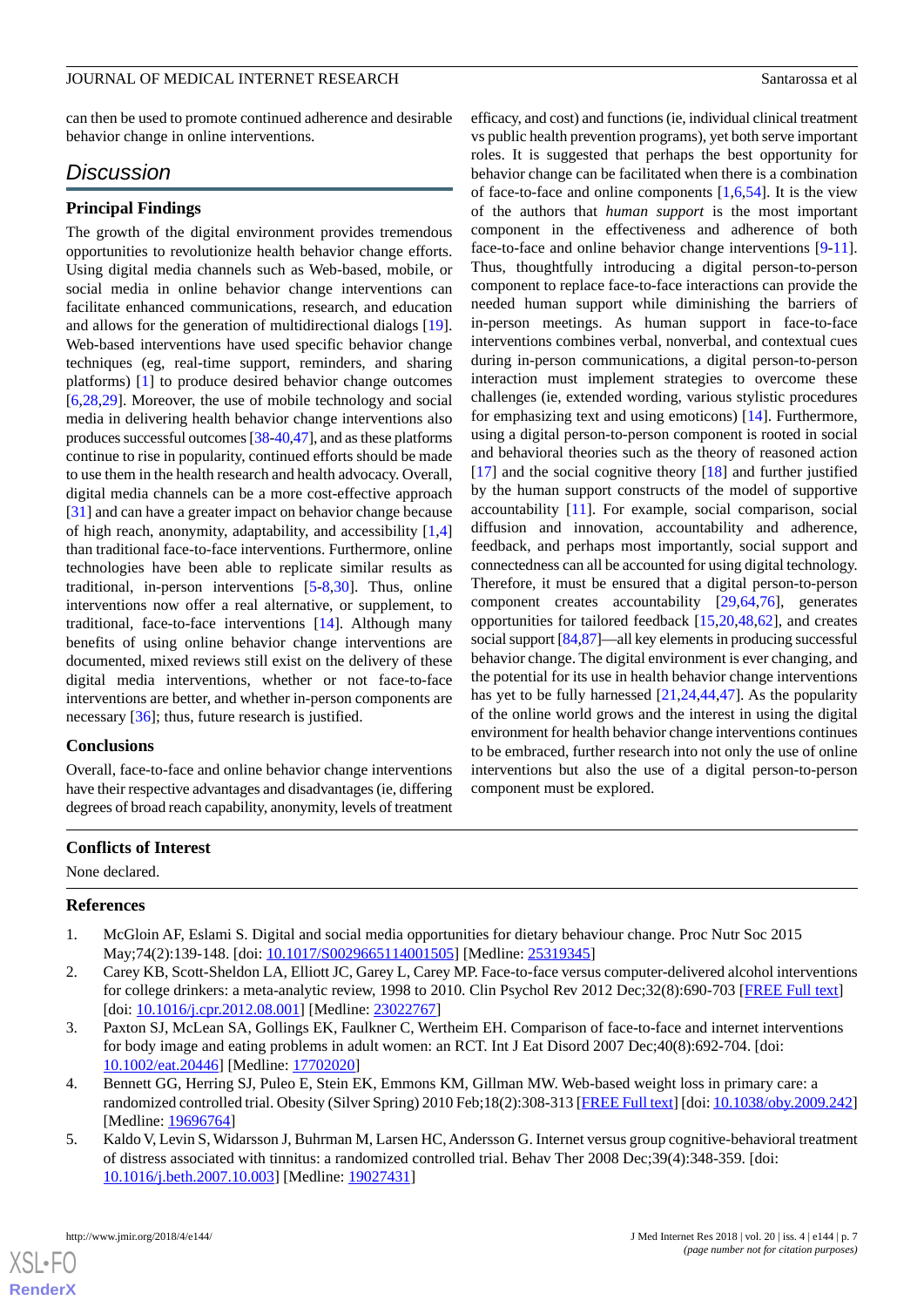- <span id="page-8-4"></span>6. Micco N, Gold B, Buzzell P, Leonard H, Pintauro S, Harvey-Berino J. Minimal in-person support as an adjunct to internet obesity treatment. Ann Behav Med 2007 Feb;33(1):49-56. [doi: [10.1207/s15324796abm3301\\_6](http://dx.doi.org/10.1207/s15324796abm3301_6)] [Medline: [17291170](http://www.ncbi.nlm.nih.gov/entrez/query.fcgi?cmd=Retrieve&db=PubMed&list_uids=17291170&dopt=Abstract)]
- <span id="page-8-0"></span>7. Spek V, Nyklícek I, Smits N, Cuijpers P, Riper H, Keyzer J, et al. Internet-based cognitive behavioural therapy for subthreshold depression in people over 50 years old: a randomized controlled clinical trial. Psychol Med 2007 Dec;37(12):1797-1806. [doi: [10.1017/S0033291707000542](http://dx.doi.org/10.1017/S0033291707000542)] [Medline: [17466110](http://www.ncbi.nlm.nih.gov/entrez/query.fcgi?cmd=Retrieve&db=PubMed&list_uids=17466110&dopt=Abstract)]
- <span id="page-8-2"></span><span id="page-8-1"></span>8. Wade SL, Carey J, Wolfe CR. An online family intervention to reduce parental distress following pediatric brain injury. J Consult Clin Psychol 2006 Jun;74(3):445-454. [doi: [10.1037/0022-006X.74.3.445\]](http://dx.doi.org/10.1037/0022-006X.74.3.445) [Medline: [16822102\]](http://www.ncbi.nlm.nih.gov/entrez/query.fcgi?cmd=Retrieve&db=PubMed&list_uids=16822102&dopt=Abstract)
- <span id="page-8-21"></span>9. Andersson G, Cuijpers P. Internet-based and other computerized psychological treatments for adult depression: a meta-analysis. Cogn Behav Ther 2009 Dec;38(4):196-205. [doi: [10.1080/16506070903318960\]](http://dx.doi.org/10.1080/16506070903318960) [Medline: [20183695](http://www.ncbi.nlm.nih.gov/entrez/query.fcgi?cmd=Retrieve&db=PubMed&list_uids=20183695&dopt=Abstract)]
- <span id="page-8-3"></span>10. Christensen H, Griffiths KM, Farrer L. Adherence in internet interventions for anxiety and depression. J Med Internet Res 2009 Apr;11(2):e13 [[FREE Full text\]](http://www.jmir.org/2009/2/e13/) [doi: [10.2196/jmir.1194](http://dx.doi.org/10.2196/jmir.1194)] [Medline: [19403466\]](http://www.ncbi.nlm.nih.gov/entrez/query.fcgi?cmd=Retrieve&db=PubMed&list_uids=19403466&dopt=Abstract)
- <span id="page-8-5"></span>11. Mohr DC, Cuijpers P, Lehman K. Supportive accountability: a model for providing human support to enhance adherence to eHealth interventions. J Med Internet Res 2011 Mar;13(1):e30 [\[FREE Full text\]](http://www.jmir.org/2011/1/e30/) [doi: [10.2196/jmir.1602\]](http://dx.doi.org/10.2196/jmir.1602) [Medline: [21393123](http://www.ncbi.nlm.nih.gov/entrez/query.fcgi?cmd=Retrieve&db=PubMed&list_uids=21393123&dopt=Abstract)]
- <span id="page-8-6"></span>12. Barak A, Hen L, Boniel-Nissim M, Shapira N. A comprehensive review and a meta-analysis of the effectiveness of internet-based psychotherapeutic interventions. J Technol Hum Serv 2008 Jul 03;26(2-4):109-160. [doi: [10.1080/15228830802094429\]](http://dx.doi.org/10.1080/15228830802094429)
- <span id="page-8-7"></span>13. Spek V, Cuijpers P, Nyklícek I, Riper H, Keyzer J, Pop V. Internet-based cognitive behaviour therapy for symptoms of depression and anxiety: a meta-analysis. Psychol Med 2007 Mar;37(3):319-328. [doi: [10.1017/S0033291706008944](http://dx.doi.org/10.1017/S0033291706008944)] [Medline: [17112400](http://www.ncbi.nlm.nih.gov/entrez/query.fcgi?cmd=Retrieve&db=PubMed&list_uids=17112400&dopt=Abstract)]
- <span id="page-8-8"></span>14. Barak A, Klein B, Proudfoot JG. Defining internet-supported therapeutic interventions. Ann Behav Med 2009 Aug;38(1):4-17. [doi: [10.1007/s12160-009-9130-7](http://dx.doi.org/10.1007/s12160-009-9130-7)] [Medline: [19787305\]](http://www.ncbi.nlm.nih.gov/entrez/query.fcgi?cmd=Retrieve&db=PubMed&list_uids=19787305&dopt=Abstract)
- <span id="page-8-9"></span>15. Khaylis A, Yiaslas T, Bergstrom J, Gore-Felton C. A review of efficacious technology-based weight-loss interventions: five key components. Telemed J E Health 2010 Nov;16(9):931-938 [\[FREE Full text\]](http://europepmc.org/abstract/MED/21091286) [doi: [10.1089/tmj.2010.0065\]](http://dx.doi.org/10.1089/tmj.2010.0065) [Medline: [21091286](http://www.ncbi.nlm.nih.gov/entrez/query.fcgi?cmd=Retrieve&db=PubMed&list_uids=21091286&dopt=Abstract)]
- <span id="page-8-11"></span><span id="page-8-10"></span>16. Gruver RS, Bishop-Gilyard CT, Lieberman A, Gerdes M, Virudachalam S, Suh AW, et al. A social media peer group intervention for mothers to prevent obesity and promote healthy growth from infancy: development and pilot trial. JMIR Res Protoc 2016 Aug 02;5(3):e159 [[FREE Full text](http://www.researchprotocols.org/2016/3/e159/)] [doi: [10.2196/resprot.5276\]](http://dx.doi.org/10.2196/resprot.5276) [Medline: [27485934\]](http://www.ncbi.nlm.nih.gov/entrez/query.fcgi?cmd=Retrieve&db=PubMed&list_uids=27485934&dopt=Abstract)
- <span id="page-8-12"></span>17. Fishbein M, Ajzen I. Predicting Changing Behavior: The Reasoned Action Approach. New York, NY: Taylor Francis Group; 2011.
- <span id="page-8-13"></span>18. Bandura A. Social Foundations of Thought and Action: A Social Cognitive Theory. Englewood Cliffs, NJ: Prentice-Hall; 1986.
- <span id="page-8-14"></span>19. Burke-Garcia A, Scally G. Trending now: future directions in digital media for the public health sector. J Public Health (Oxf) 2014 Dec;36(4):527-534. [doi: [10.1093/pubmed/fdt125](http://dx.doi.org/10.1093/pubmed/fdt125)] [Medline: [24468840\]](http://www.ncbi.nlm.nih.gov/entrez/query.fcgi?cmd=Retrieve&db=PubMed&list_uids=24468840&dopt=Abstract)
- <span id="page-8-15"></span>20. Brusse C, Gardner K, McAullay D, Dowden M. Social media and mobile apps for health promotion in Australian Indigenous populations: scoping review. J Med Internet Res 2014 Dec 10;16(12):e280 [\[FREE Full text](http://www.jmir.org/2014/12/e280/)] [doi: [10.2196/jmir.3614\]](http://dx.doi.org/10.2196/jmir.3614) [Medline: [25498835](http://www.ncbi.nlm.nih.gov/entrez/query.fcgi?cmd=Retrieve&db=PubMed&list_uids=25498835&dopt=Abstract)]
- 21. Capurro D, Cole K, Echavarría MI, Joe J, Neogi T, Turner AM. The use of social networking sites for public health practice and research: a systematic review. J Med Internet Res 2014 Mar;16(3):e79 [[FREE Full text](http://www.jmir.org/2014/3/e79/)] [doi: [10.2196/jmir.2679](http://dx.doi.org/10.2196/jmir.2679)] [Medline: [24642014](http://www.ncbi.nlm.nih.gov/entrez/query.fcgi?cmd=Retrieve&db=PubMed&list_uids=24642014&dopt=Abstract)]
- <span id="page-8-16"></span>22. Chou WS, Hunt YM, Beckjord EB, Moser RP, Hesse BW. Social media use in the United States: implications for health communication. J Med Internet Res 2009 Nov;11(4):e48 [\[FREE Full text\]](http://www.jmir.org/2009/4/e48/) [doi: [10.2196/jmir.1249\]](http://dx.doi.org/10.2196/jmir.1249) [Medline: [19945947](http://www.ncbi.nlm.nih.gov/entrez/query.fcgi?cmd=Retrieve&db=PubMed&list_uids=19945947&dopt=Abstract)]
- <span id="page-8-17"></span>23. Cugelman B, Thelwall M, Dawes P. Online interventions for social marketing health behavior change campaigns: a meta-analysis of psychological architectures and adherence factors. J Med Internet Res 2011 Feb;13(1):e17 [[FREE Full](http://www.jmir.org/2011/1/e17/) [text](http://www.jmir.org/2011/1/e17/)] [doi: [10.2196/jmir.1367](http://dx.doi.org/10.2196/jmir.1367)] [Medline: [21320854](http://www.ncbi.nlm.nih.gov/entrez/query.fcgi?cmd=Retrieve&db=PubMed&list_uids=21320854&dopt=Abstract)]
- <span id="page-8-18"></span>24. Maher CA, Lewis LK, Ferrar K, Marshall S, De Bourdeaudhuij I, Vandelanotte C. Are health behavior change interventions that use online social networks effective? A systematic review. J Med Internet Res 2014 Feb;16(2):e40 [[FREE Full text](http://www.jmir.org/2014/2/e40/)] [doi: [10.2196/jmir.2952\]](http://dx.doi.org/10.2196/jmir.2952) [Medline: [24550083\]](http://www.ncbi.nlm.nih.gov/entrez/query.fcgi?cmd=Retrieve&db=PubMed&list_uids=24550083&dopt=Abstract)
- <span id="page-8-20"></span><span id="page-8-19"></span>25. Napolitano MA, Hayes S, Bennett GG, Ives AK, Foster GD. Using Facebook and text messaging to deliver a weight loss program to college students. Obesity (Silver Spring) 2013 Jan;21(1):25-31 [\[FREE Full text](http://dx.doi.org/10.1002/oby.20232)] [doi: [10.1002/oby.20232\]](http://dx.doi.org/10.1002/oby.20232) [Medline: [23505165](http://www.ncbi.nlm.nih.gov/entrez/query.fcgi?cmd=Retrieve&db=PubMed&list_uids=23505165&dopt=Abstract)]
- 26. Statistics Canada. 2016. General social survey Canadians at work and home URL[:https://www.statcan.gc.ca/eng/survey/](https://www.statcan.gc.ca/eng/survey/household/5221) [household/5221](https://www.statcan.gc.ca/eng/survey/household/5221) [accessed 2018-02-23] [[WebCite Cache ID 6xSGCb8gI](http://www.webcitation.org/
                                6xSGCb8gI)]
- 27. Pew Research Center. Internet/broadband fact sheet URL[:http://www.pewinternet.org/fact-sheet/internet-broadband/](http://www.pewinternet.org/fact-sheet/internet-broadband/) [accessed 2018-02-23] [\[WebCite Cache ID 6xSG14g6V\]](http://www.webcitation.org/
                                6xSG14g6V)
- 28. Wantland DJ, Portillo CJ, Holzemer WL, Slaughter R, McGhee EM. The effectiveness of Web-based vs. non-Web-based interventions: a meta-analysis of behavioral change outcomes. J Med Internet Res 2004 Nov 10;6(4):e40 [\[FREE Full text](http://www.jmir.org/2004/4/e40/)] [doi: [10.2196/jmir.6.4.e40](http://dx.doi.org/10.2196/jmir.6.4.e40)] [Medline: [15631964](http://www.ncbi.nlm.nih.gov/entrez/query.fcgi?cmd=Retrieve&db=PubMed&list_uids=15631964&dopt=Abstract)]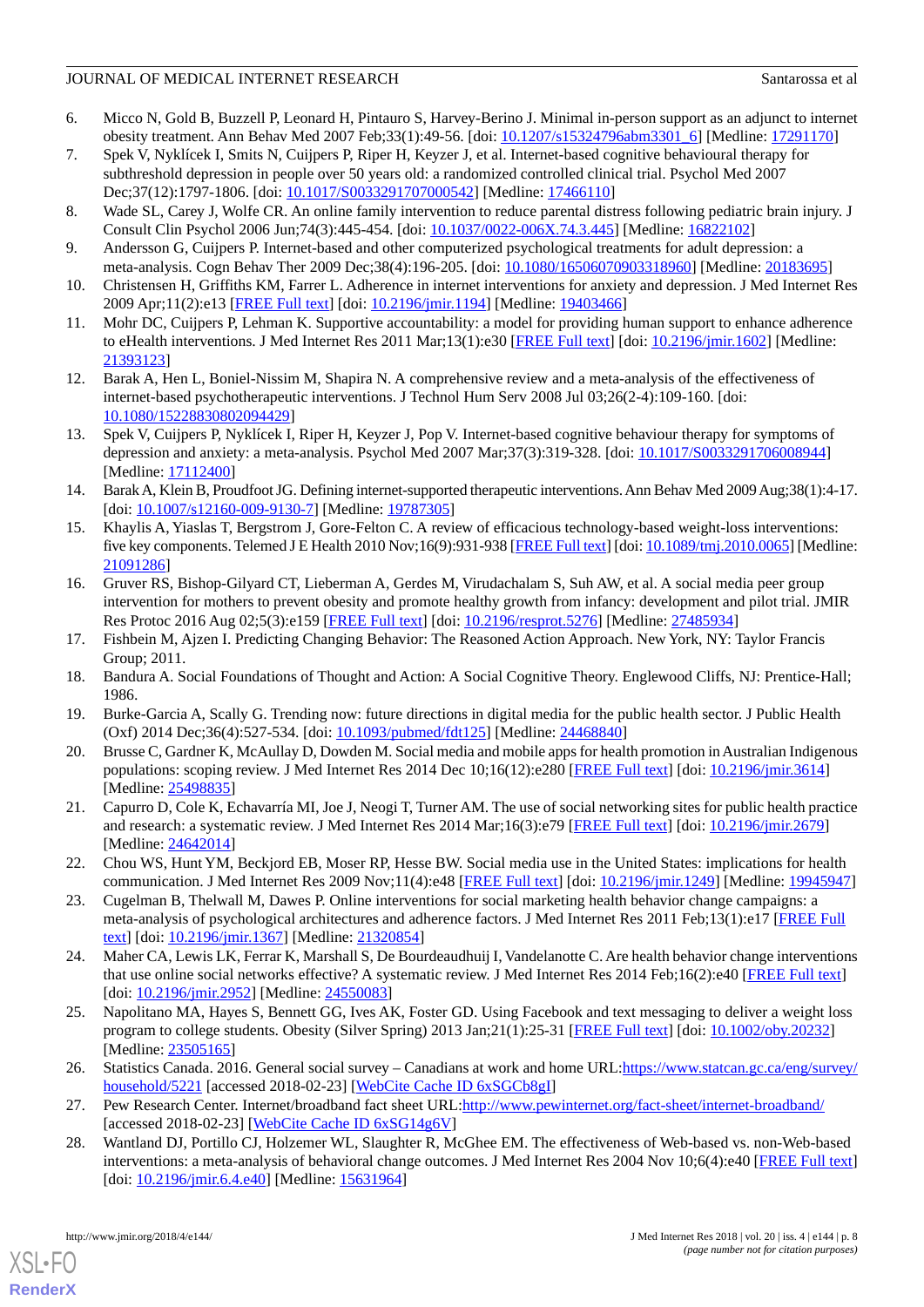- <span id="page-9-0"></span>29. Tate DF, Jackvony EH, Wing RR. A randomized trial comparing human e-mail counseling, computer-automated tailored counseling, and no counseling in an internet weight loss program. Arch Intern Med 2006 Aug;166(15):1620-1625. [doi: [10.1001/archinte.166.15.1620](http://dx.doi.org/10.1001/archinte.166.15.1620)] [Medline: [16908795](http://www.ncbi.nlm.nih.gov/entrez/query.fcgi?cmd=Retrieve&db=PubMed&list_uids=16908795&dopt=Abstract)]
- <span id="page-9-2"></span><span id="page-9-1"></span>30. Wing RR. Behavioral approaches to the treatment of obesity. In: Bray GA, Bouchard C, editors. Handbook of Obesity: Clinical Applications. 2nd ed. New York, NY: Marcel Dekker, Inc; 2004:147-167.
- 31. Krukowski RA, Tilford JM, Harvey-Berino J, West DS. Comparing behavioral weight loss modalities: incremental cost-effectiveness of an internet-based versus an in-person condition. Obesity (Silver Spring) 2011 Aug;19(8):1629-1635 [[FREE Full text](http://dx.doi.org/10.1038/oby.2010.341)] [doi: [10.1038/oby.2010.341](http://dx.doi.org/10.1038/oby.2010.341)] [Medline: [21253001\]](http://www.ncbi.nlm.nih.gov/entrez/query.fcgi?cmd=Retrieve&db=PubMed&list_uids=21253001&dopt=Abstract)
- <span id="page-9-3"></span>32. Grunenberg E, Lin J, Baumeister H. [Effectiveness of web-based psychological interventions for weight loss--a systematic review]. Rehabilitation (Stuttg) 2013 Jun;52(3):182-187. [doi: [10.1055/s-0033-1343489\]](http://dx.doi.org/10.1055/s-0033-1343489) [Medline: [23761207\]](http://www.ncbi.nlm.nih.gov/entrez/query.fcgi?cmd=Retrieve&db=PubMed&list_uids=23761207&dopt=Abstract)
- <span id="page-9-4"></span>33. Kodama S, Saito K, Tanaka S, Horikawa C, Fujiwara K, Hirasawa R, et al. Effect of web-based lifestyle modification on weight control: a meta-analysis. Int J Obes (Lond) 2012 May;36(5):675-685. [doi: [10.1038/ijo.2011.121\]](http://dx.doi.org/10.1038/ijo.2011.121) [Medline: [21694698](http://www.ncbi.nlm.nih.gov/entrez/query.fcgi?cmd=Retrieve&db=PubMed&list_uids=21694698&dopt=Abstract)]
- <span id="page-9-5"></span>34. Wieland LS, Falzon L, Sciamanna CN, Trudeau KJ, Brodney S, Schwartz JE, et al. Interactive computer-based interventions for weight loss or weight maintenance in overweight or obese people. Cochrane Database Syst Rev 2012;8:CD007675 [[FREE Full text](http://europepmc.org/abstract/MED/22895964)] [doi: [10.1002/14651858.CD007675.pub2\]](http://dx.doi.org/10.1002/14651858.CD007675.pub2) [Medline: [22895964](http://www.ncbi.nlm.nih.gov/entrez/query.fcgi?cmd=Retrieve&db=PubMed&list_uids=22895964&dopt=Abstract)]
- <span id="page-9-6"></span>35. Pew Research Center. Mobile Fact Sheet URL:<http://www.pewinternet.org/fact-sheet/mobile/>[accessed 2018-02-23] [[WebCite Cache ID 6xSGH8Oe0](http://www.webcitation.org/
                                6xSGH8Oe0)]
- <span id="page-9-7"></span>36. Kreps GL, Neuhauser L. New directions in eHealth communication: opportunities and challenges. Patient Educ Couns 2010 Mar;78(3):329-336. [doi: [10.1016/j.pec.2010.01.013\]](http://dx.doi.org/10.1016/j.pec.2010.01.013) [Medline: [20202779](http://www.ncbi.nlm.nih.gov/entrez/query.fcgi?cmd=Retrieve&db=PubMed&list_uids=20202779&dopt=Abstract)]
- <span id="page-9-8"></span>37. Free C, Phillips G, Watson L, Galli L, Felix L, Edwards P, et al. The effectiveness of mobile-health technologies to improve health care service delivery processes: a systematic review and meta-analysis. PLoS Med 2013;10(1):e1001363 [[FREE](http://dx.plos.org/10.1371/journal.pmed.1001363) [Full text\]](http://dx.plos.org/10.1371/journal.pmed.1001363) [doi: [10.1371/journal.pmed.1001363](http://dx.doi.org/10.1371/journal.pmed.1001363)] [Medline: [23458994\]](http://www.ncbi.nlm.nih.gov/entrez/query.fcgi?cmd=Retrieve&db=PubMed&list_uids=23458994&dopt=Abstract)
- <span id="page-9-10"></span><span id="page-9-9"></span>38. Carter MC, Burley VJ, Cade JE. Development of 'My Meal Mate' - A smartphone intervention for weight loss. Nutr Bull 2013 Feb 07;38(1):80-84. [doi: [10.1111/nbu.12016](http://dx.doi.org/10.1111/nbu.12016)]
- 39. Stephens J, Allen J. Mobile phone interventions to increase physical activity and reduce weight: a systematic review. J Cardiovasc Nurs 2013;28(4):320-329 [[FREE Full text](http://europepmc.org/abstract/MED/22635061)] [doi: [10.1097/JCN.0b013e318250a3e7\]](http://dx.doi.org/10.1097/JCN.0b013e318250a3e7) [Medline: [22635061](http://www.ncbi.nlm.nih.gov/entrez/query.fcgi?cmd=Retrieve&db=PubMed&list_uids=22635061&dopt=Abstract)]
- <span id="page-9-12"></span><span id="page-9-11"></span>40. Reback CJ, Grant DL, Fletcher JB, Branson CM, Shoptaw S, Bowers JR, et al. Text messaging reduces HIV risk behaviors among methamphetamine-using men who have sex with men. AIDS Behav 2012 Oct;16(7):1993-2002 [[FREE Full text](http://europepmc.org/abstract/MED/22610370)] [doi: [10.1007/s10461-012-0200-7](http://dx.doi.org/10.1007/s10461-012-0200-7)] [Medline: [22610370\]](http://www.ncbi.nlm.nih.gov/entrez/query.fcgi?cmd=Retrieve&db=PubMed&list_uids=22610370&dopt=Abstract)
- <span id="page-9-13"></span>41. Woolford S, Clark S, Strecher V, Resnicow K. Tailored mobile phone text messages as an adjunct to obesity treatment for adolescents. J Telemed Telecare 2010;16(8):458-461 [[FREE Full text\]](http://europepmc.org/abstract/MED/20959393) [doi: [10.1258/jtt.2010.100207](http://dx.doi.org/10.1258/jtt.2010.100207)] [Medline: [20959393\]](http://www.ncbi.nlm.nih.gov/entrez/query.fcgi?cmd=Retrieve&db=PubMed&list_uids=20959393&dopt=Abstract)
- <span id="page-9-14"></span>42. Lefebvre C. Integrating cell phones and mobile technologies into public health practice: a social marketing perspective. Health Promot Pract 2009 Oct;10(4):490-494. [doi: [10.1177/1524839909342849\]](http://dx.doi.org/10.1177/1524839909342849) [Medline: [19809002\]](http://www.ncbi.nlm.nih.gov/entrez/query.fcgi?cmd=Retrieve&db=PubMed&list_uids=19809002&dopt=Abstract)
- <span id="page-9-15"></span>43. Hall AK, Cole-Lewis H, Bernhardt J. Mobile text messaging for health: a systematic review of reviews. Annu Rev Public Health 2015;36:393-415. [Medline: [25785892\]](http://www.ncbi.nlm.nih.gov/entrez/query.fcgi?cmd=Retrieve&db=PubMed&list_uids=25785892&dopt=Abstract)
- <span id="page-9-16"></span>44. Baltierra NB, Muessig KE, Pike EC, LeGrand S, Bull SS, Hightow-Weidman LB. More than just tracking time: complex measures of user engagement with an internet-based health promotion intervention. J Biomed Inform 2016 Feb;59:299-307 [[FREE Full text](https://linkinghub.elsevier.com/retrieve/pii/S1532-0464(15)00295-6)] [doi: [10.1016/j.jbi.2015.12.015](http://dx.doi.org/10.1016/j.jbi.2015.12.015)] [Medline: [26732997\]](http://www.ncbi.nlm.nih.gov/entrez/query.fcgi?cmd=Retrieve&db=PubMed&list_uids=26732997&dopt=Abstract)
- <span id="page-9-17"></span>45. Mita G, Ni Mhurchu C, Jull A. Effectiveness of social media in reducing risk factors for noncommunicable diseases: a systematic review and meta-analysis of randomized controlled trials. Nutr Rev 2016 Apr;74(4):237-247 [\[FREE Full text\]](http://europepmc.org/abstract/MED/26946250) [doi: [10.1093/nutrit/nuv106\]](http://dx.doi.org/10.1093/nutrit/nuv106) [Medline: [26946250](http://www.ncbi.nlm.nih.gov/entrez/query.fcgi?cmd=Retrieve&db=PubMed&list_uids=26946250&dopt=Abstract)]
- <span id="page-9-18"></span>46. Pew Research Center. Social media fact sheet URL:<http://www.pewinternet.org/fact-sheet/social-media/> [accessed 2018-03-13] [\[WebCite Cache ID 6xtSmDkxH\]](http://www.webcitation.org/
                                6xtSmDkxH)
- <span id="page-9-19"></span>47. Laranjo L, Arguel A, Neves A, Gallagher AM, Kaplan R, Mortimer N, et al. The influence of social networking sites on health behavior change: a systematic review and meta-analysis. J Am Med Inform Assoc 2015 Jan;22(1):243-256 [\[FREE](http://europepmc.org/abstract/MED/25005606) [Full text\]](http://europepmc.org/abstract/MED/25005606) [doi: [10.1136/amiajnl-2014-002841](http://dx.doi.org/10.1136/amiajnl-2014-002841)] [Medline: [25005606\]](http://www.ncbi.nlm.nih.gov/entrez/query.fcgi?cmd=Retrieve&db=PubMed&list_uids=25005606&dopt=Abstract)
- <span id="page-9-21"></span><span id="page-9-20"></span>48. Balatsoukas P, Kennedy CM, Buchan I, Powell J, Ainsworth J. The role of social network technologies in online health promotion: a narrative review of theoretical and empirical factors influencing intervention effectiveness. J Med Internet Res 2015 Jun 11;17(6):e141 [\[FREE Full text\]](http://www.jmir.org/2015/6/e141/) [doi: [10.2196/jmir.3662\]](http://dx.doi.org/10.2196/jmir.3662) [Medline: [26068087\]](http://www.ncbi.nlm.nih.gov/entrez/query.fcgi?cmd=Retrieve&db=PubMed&list_uids=26068087&dopt=Abstract)
- 49. Chang T, Chopra V, Zhang C, Woolford SJ. The role of social media in online weight management: systematic review. J Med Internet Res 2013 Nov;15(11):e262 [[FREE Full text\]](http://www.jmir.org/2013/11/e262/) [doi: [10.2196/jmir.2852](http://dx.doi.org/10.2196/jmir.2852)] [Medline: [24287455\]](http://www.ncbi.nlm.nih.gov/entrez/query.fcgi?cmd=Retrieve&db=PubMed&list_uids=24287455&dopt=Abstract)
- 50. Ritterband LM, Gonder-Frederick LA, Cox DJ, Clifton AD, West RW, Borowitz SM. Internet interventions: in review, in use, and into the future. Prof Psychol Res 2003;34(5):527-534. [doi: [10.1037/0735-7028.34.5.527\]](http://dx.doi.org/10.1037/0735-7028.34.5.527)
- 51. Clarke G, Eubanks D, Reid E, Kelleher C, O'Connor E, DeBar LL, et al. Overcoming Depression on the Internet (ODIN) (2): a randomized trial of a self-help depression skills program with reminders. J Med Internet Res 2005 Jun;7(2):e16 [\[FREE](http://www.jmir.org/2005/2/e16/) [Full text\]](http://www.jmir.org/2005/2/e16/) [doi: [10.2196/jmir.7.2.e16\]](http://dx.doi.org/10.2196/jmir.7.2.e16) [Medline: [15998607](http://www.ncbi.nlm.nih.gov/entrez/query.fcgi?cmd=Retrieve&db=PubMed&list_uids=15998607&dopt=Abstract)]
- 52. Mohr DC, Duffecy J, Jin L, Ludman EJ, Lewis A, Begale M, et al. Multimodal e-mental health treatment for depression: a feasibility trial. J Med Internet Res 2010 Dec 19;12(5):e48 [\[FREE Full text\]](http://www.jmir.org/2010/5/e48/) [doi: [10.2196/jmir.1370\]](http://dx.doi.org/10.2196/jmir.1370) [Medline: [21169164\]](http://www.ncbi.nlm.nih.gov/entrez/query.fcgi?cmd=Retrieve&db=PubMed&list_uids=21169164&dopt=Abstract)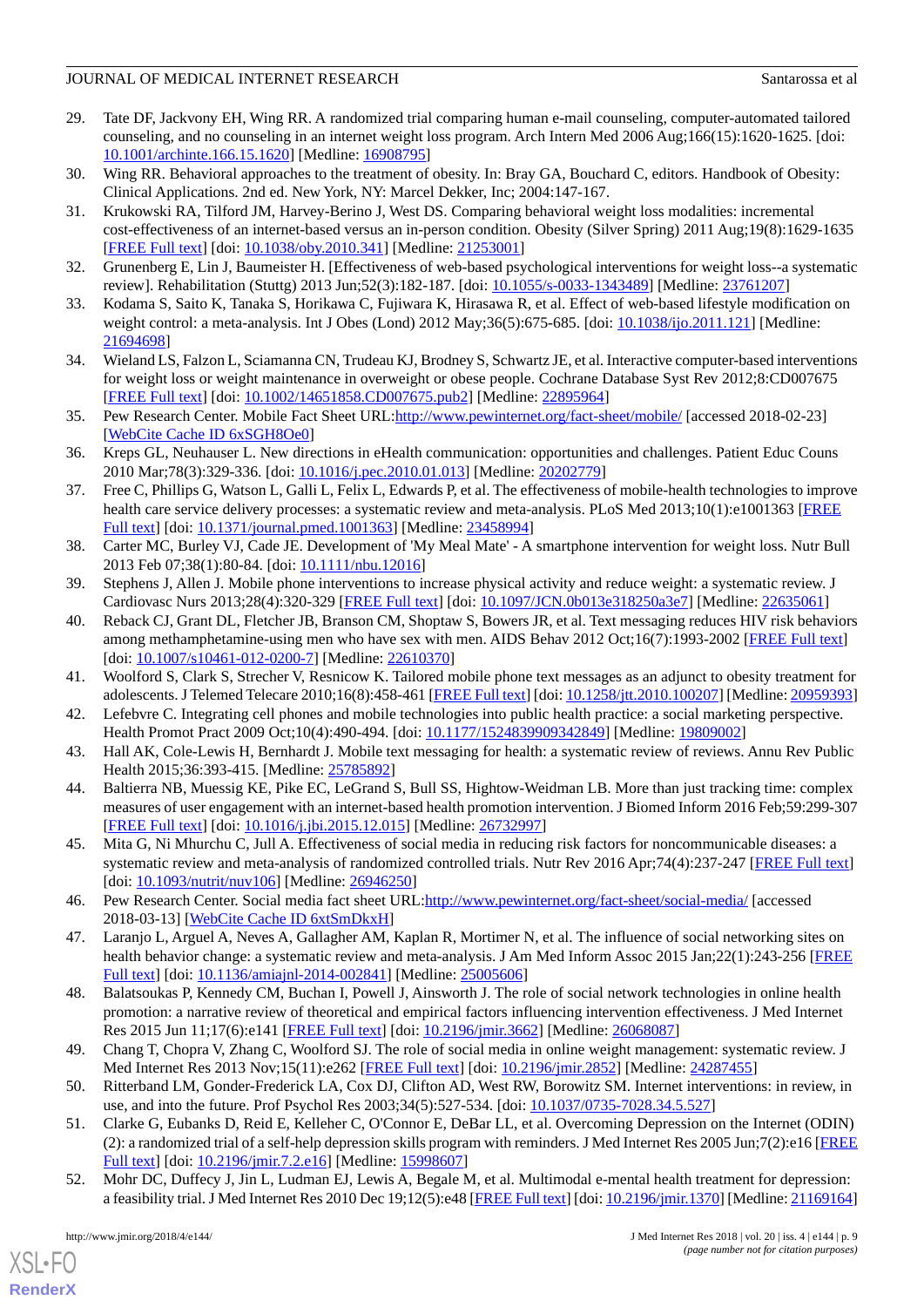- <span id="page-10-0"></span>53. Warmerdam L, van Straten A, Twisk J, Riper H, Cuijpers P. Internet-based treatment for adults with depressive symptoms: randomized controlled trial. J Med Internet Res 2008 Nov 20;10(4):e44 [\[FREE Full text](http://www.jmir.org/2008/4/e44/)] [doi: [10.2196/jmir.1094](http://dx.doi.org/10.2196/jmir.1094)] [Medline: [19033149](http://www.ncbi.nlm.nih.gov/entrez/query.fcgi?cmd=Retrieve&db=PubMed&list_uids=19033149&dopt=Abstract)]
- <span id="page-10-1"></span>54. Williams G, Hamm MP, Shulhan J, Vandermeer B, Hartling L. Social media interventions for diet and exercise behaviours: a systematic review and meta-analysis of randomised controlled trials. Br Med J Open 2014 Feb;4(2):e003926 [[FREE Full](http://bmjopen.bmj.com/cgi/pmidlookup?view=long&pmid=24525388) [text](http://bmjopen.bmj.com/cgi/pmidlookup?view=long&pmid=24525388)] [doi: [10.1136/bmjopen-2013-003926\]](http://dx.doi.org/10.1136/bmjopen-2013-003926) [Medline: [24525388](http://www.ncbi.nlm.nih.gov/entrez/query.fcgi?cmd=Retrieve&db=PubMed&list_uids=24525388&dopt=Abstract)]
- <span id="page-10-2"></span>55. Hales SB, Davidson C, Turner-McGrievy GM. Varying social media post types differentially impacts engagement in a behavioral weight loss intervention. Transl Behav Med 2014 Dec;4(4):355-362 [\[FREE Full text\]](http://europepmc.org/abstract/MED/25584084) [doi: [10.1007/s13142-014-0274-z](http://dx.doi.org/10.1007/s13142-014-0274-z)] [Medline: [25584084\]](http://www.ncbi.nlm.nih.gov/entrez/query.fcgi?cmd=Retrieve&db=PubMed&list_uids=25584084&dopt=Abstract)
- <span id="page-10-4"></span><span id="page-10-3"></span>56. Reed VA, Schifferdecker KE, Rezaee ME, O'Connor S, Larson RJ. The effect of computers for weight loss: a systematic review and meta-analysis of randomized trials. J Gen Intern Med 2012 Jan;27(1):99-108 [[FREE Full text](http://europepmc.org/abstract/MED/21805218)] [doi: [10.1007/s11606-011-1803-9\]](http://dx.doi.org/10.1007/s11606-011-1803-9) [Medline: [21805218](http://www.ncbi.nlm.nih.gov/entrez/query.fcgi?cmd=Retrieve&db=PubMed&list_uids=21805218&dopt=Abstract)]
- <span id="page-10-5"></span>57. Kofinas JD, Varrey A, Sapra KJ, Kanj RV, Chervenak FA, Asfaw T. Adjunctive social media for more effective contraceptive counseling: a randomized controlled trial. Obstet Gynecol 2014 Apr;123(4):763-770. [doi: [10.1097/AOG.0000000000000172](http://dx.doi.org/10.1097/AOG.0000000000000172)] [Medline: [24785602](http://www.ncbi.nlm.nih.gov/entrez/query.fcgi?cmd=Retrieve&db=PubMed&list_uids=24785602&dopt=Abstract)]
- 58. Arem H, Irwin M. A review of web-based weight loss interventions in adults. Obes Rev 2011 May;12(5):e236-e243 [\[FREE](http://europepmc.org/abstract/MED/20804523) [Full text\]](http://europepmc.org/abstract/MED/20804523) [doi: [10.1111/j.1467-789X.2010.00787.x\]](http://dx.doi.org/10.1111/j.1467-789X.2010.00787.x) [Medline: [20804523\]](http://www.ncbi.nlm.nih.gov/entrez/query.fcgi?cmd=Retrieve&db=PubMed&list_uids=20804523&dopt=Abstract)
- <span id="page-10-6"></span>59. Manzoni GM, Pagnini F, Corti S, Molinari E, Castelnuovo G. Internet-based behavioral interventions for obesity: an updated systematic review. Clin Pract Epidemiol Ment Health 2011 Mar 04;7:19-28 [\[FREE Full text\]](http://europepmc.org/abstract/MED/21552423) [doi: [10.2174/1745017901107010019\]](http://dx.doi.org/10.2174/1745017901107010019) [Medline: [21552423\]](http://www.ncbi.nlm.nih.gov/entrez/query.fcgi?cmd=Retrieve&db=PubMed&list_uids=21552423&dopt=Abstract)
- <span id="page-10-7"></span>60. Neve M, Morgan PJ, Jones PR, Collins CE. Effectiveness of web-based interventions in achieving weight loss and weight loss maintenance in overweight and obese adults: a systematic review with meta-analysis. Obes Rev 2010 Apr;11(4):306-321. [doi: [10.1111/j.1467-789X.2009.00646.x\]](http://dx.doi.org/10.1111/j.1467-789X.2009.00646.x) [Medline: [19754633](http://www.ncbi.nlm.nih.gov/entrez/query.fcgi?cmd=Retrieve&db=PubMed&list_uids=19754633&dopt=Abstract)]
- <span id="page-10-8"></span>61. Joseph RP, Keller C, Adams MA, Ainsworth BE. Print versus a culturally-relevant Facebook and text message delivered intervention to promote physical activity in African American women: a randomized pilot trial. BMC Womens Health 2015 Mar 27;15:30 [\[FREE Full text\]](https://bmcwomenshealth.biomedcentral.com/articles/10.1186/s12905-015-0186-1) [doi: [10.1186/s12905-015-0186-1\]](http://dx.doi.org/10.1186/s12905-015-0186-1) [Medline: [25886945\]](http://www.ncbi.nlm.nih.gov/entrez/query.fcgi?cmd=Retrieve&db=PubMed&list_uids=25886945&dopt=Abstract)
- <span id="page-10-9"></span>62. Webb TL, Joseph J, Yardley L, Michie S. Using the internet to promote health behavior change: a systematic review and meta-analysis of the impact of theoretical basis, use of behavior change techniques, and mode of delivery on efficacy. J Med Internet Res 2010 Feb;12(1):e4 [\[FREE Full text\]](http://www.jmir.org/2010/1/e4) [doi: [10.2196/jmir.1376\]](http://dx.doi.org/10.2196/jmir.1376) [Medline: [20164043\]](http://www.ncbi.nlm.nih.gov/entrez/query.fcgi?cmd=Retrieve&db=PubMed&list_uids=20164043&dopt=Abstract)
- <span id="page-10-10"></span>63. Gold BC, Burke S, Pintauro S, Buzzell P, Harvey-Berino J. Weight loss on the web: apilot study comparing a structured behavioral intervention to a commercial program. Obesity (Silver Spring) 2007 Jan;15(1):155-164. [doi: [10.1038/oby.2007.520](http://dx.doi.org/10.1038/oby.2007.520)] [Medline: [17228043\]](http://www.ncbi.nlm.nih.gov/entrez/query.fcgi?cmd=Retrieve&db=PubMed&list_uids=17228043&dopt=Abstract)
- <span id="page-10-11"></span>64. Hunter CM, Peterson AL, Alvarez LM, Poston WC, Brundige AR, Haddock CK, et al. Weight management using the internet a randomized controlled trial. Am J Prev Med 2008 Feb;34(2):119-126. [doi: [10.1016/j.amepre.2007.09.026](http://dx.doi.org/10.1016/j.amepre.2007.09.026)] [Medline: [18201641](http://www.ncbi.nlm.nih.gov/entrez/query.fcgi?cmd=Retrieve&db=PubMed&list_uids=18201641&dopt=Abstract)]
- <span id="page-10-13"></span><span id="page-10-12"></span>65. Herring SJ, Cruice JF, Bennett GG, Davey A, Foster GD. Using technology to promote postpartum weight loss in urban, low-income mothers: a pilot randomized controlled trial. J Nutr Educ Behav 2014;46(6):610-615 [\[FREE Full text\]](http://europepmc.org/abstract/MED/25069621) [doi: [10.1016/j.jneb.2014.06.002](http://dx.doi.org/10.1016/j.jneb.2014.06.002)] [Medline: [25069621](http://www.ncbi.nlm.nih.gov/entrez/query.fcgi?cmd=Retrieve&db=PubMed&list_uids=25069621&dopt=Abstract)]
- <span id="page-10-14"></span>66. Wright KB. Researching internet-based populations: advantages and disadvantages of online survey research, online questionnaire authoring software packages, and web survey services. J Comput Mediat Commun 2005;10(3):JCMC1034.  $\left[$ doi:  $\frac{10.1111}{i}$ .1083-6101.2005.tb00259.x]
- <span id="page-10-16"></span><span id="page-10-15"></span>67. Suler J. The psychology of text relationships. In: Kraus R, Zack J, Stricker G, editors. Online Counseling: A Handbook for Mental Health Professionals. San Diego, CA: Elsevier Science; 2004:19-50.
- 68. Suler J. Cybertherapeutic theory and techniques. In: Barak A, editor. Psychological Aspects of Cyberspace: Theory, Research, Applications. Cambridge, UK: Cambridge University Press; 2008:102-128.
- <span id="page-10-17"></span>69. Chou WY, Prestin A, Lyons C, Wen KY. Web 2.0 for health promotion: reviewing the current evidence. Am J Public Health 2013 Jan;103(1):e9-18. [doi: [10.2105/AJPH.2012.301071](http://dx.doi.org/10.2105/AJPH.2012.301071)] [Medline: [23153164\]](http://www.ncbi.nlm.nih.gov/entrez/query.fcgi?cmd=Retrieve&db=PubMed&list_uids=23153164&dopt=Abstract)
- <span id="page-10-19"></span><span id="page-10-18"></span>70. Merchant G, Weibel N, Pina L, Griswold WG, Fowler JH, Ayala GX, et al. Face-to-face and online networks: college students' experiences in a weight-loss trial. J Health Commun 2017 Jan;22(1):75-83. [doi: [10.1080/10810730.2016.1250847](http://dx.doi.org/10.1080/10810730.2016.1250847)] [Medline: [28060581](http://www.ncbi.nlm.nih.gov/entrez/query.fcgi?cmd=Retrieve&db=PubMed&list_uids=28060581&dopt=Abstract)]
- <span id="page-10-20"></span>71. Lakey B, Cohen S. Social support theory and measurement. In: Cohen S, Underwood LG, Gottlieb BH, editors. Social Support Measurement and Intervention. New York, NY, US: Oxford University Press; 2000:29-52.
- 72. Tyler TR. The psychology of legitimacy: a relational perspective on voluntary deference to authorities. Pers Soc Psychol Rev 1997;1(4):323-345. [doi: [10.1207/s15327957pspr0104\\_4](http://dx.doi.org/10.1207/s15327957pspr0104_4)] [Medline: [15661667\]](http://www.ncbi.nlm.nih.gov/entrez/query.fcgi?cmd=Retrieve&db=PubMed&list_uids=15661667&dopt=Abstract)
- 73. Watson A, Bickmore T, Cange A, Kulshreshtha A, Kvedar J. An internet-based virtual coach to promote physical activity adherence in overweight adults: randomized controlled trial. J Med Internet Res 2012;14(1):e1 [[FREE Full text](http://www.jmir.org/2012/1/e1/)] [doi: [10.2196/jmir.1629](http://dx.doi.org/10.2196/jmir.1629)] [Medline: [22281837](http://www.ncbi.nlm.nih.gov/entrez/query.fcgi?cmd=Retrieve&db=PubMed&list_uids=22281837&dopt=Abstract)]
- 74. Fry JP, Neff RA. Periodic prompts and reminders in health promotion and health behavior interventions: systematic review. J Med Internet Res 2009 May 14;11(2):e16 [[FREE Full text](http://www.jmir.org/2009/2/e16/)] [doi: [10.2196/jmir.1138](http://dx.doi.org/10.2196/jmir.1138)] [Medline: [19632970\]](http://www.ncbi.nlm.nih.gov/entrez/query.fcgi?cmd=Retrieve&db=PubMed&list_uids=19632970&dopt=Abstract)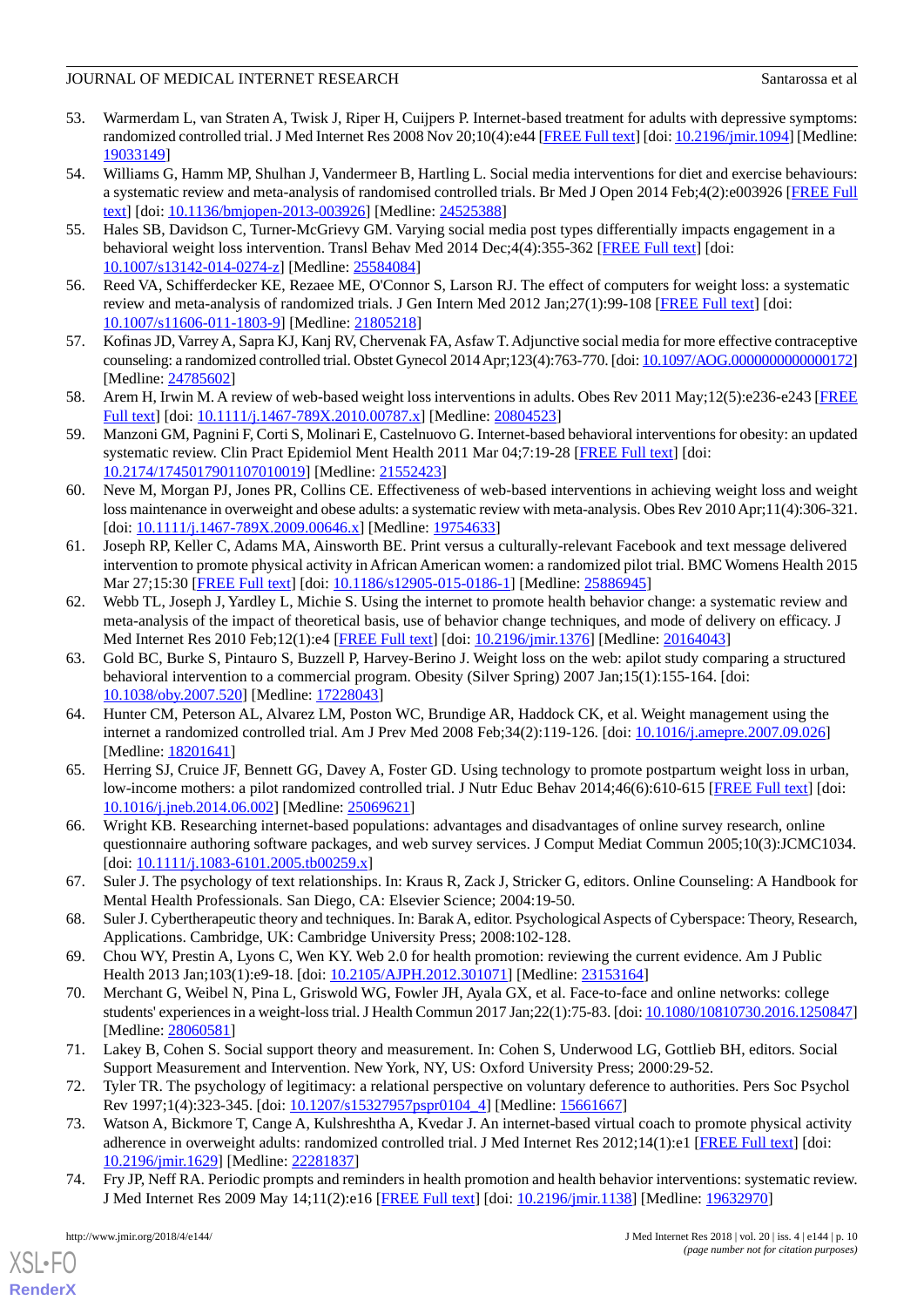- <span id="page-11-0"></span>75. McTigue KM, Conroy MB, Hess R, Bryce CL, Fiorillo AB, Fischer GS, et al. Using the internet to translate an evidence-based lifestyle intervention into practice. Telemed J E Health 2009 Nov;15(9):851-858. [doi: [10.1089/tmj.2009.0036\]](http://dx.doi.org/10.1089/tmj.2009.0036) [Medline: [19919191](http://www.ncbi.nlm.nih.gov/entrez/query.fcgi?cmd=Retrieve&db=PubMed&list_uids=19919191&dopt=Abstract)]
- <span id="page-11-2"></span><span id="page-11-1"></span>76. Walters S, Neighbors C. Feedback interventions for college alcohol misuse: what, why and for whom? Addict Behav 2005 Jul;30(6):1168-1182 [[FREE Full text\]](http://europepmc.org/abstract/MED/15925126) [doi: [10.1016/j.addbeh.2004.12.005](http://dx.doi.org/10.1016/j.addbeh.2004.12.005)] [Medline: [15925126\]](http://www.ncbi.nlm.nih.gov/entrez/query.fcgi?cmd=Retrieve&db=PubMed&list_uids=15925126&dopt=Abstract)
- <span id="page-11-3"></span>77. Murray E, Burns J, See TS, Lai R, Nazareth I. Interactive health communication applications for people with chronic disease. Cochrane Database Syst Rev 2005(4):CD004274. [doi: [10.1002/14651858.CD004274.pub4\]](http://dx.doi.org/10.1002/14651858.CD004274.pub4) [Medline: [16235356](http://www.ncbi.nlm.nih.gov/entrez/query.fcgi?cmd=Retrieve&db=PubMed&list_uids=16235356&dopt=Abstract)]
- 78. Hamilton N, Bhatti T. 1996. Population health promotion: an integrated model of population health and health promotion URL[:https://www.canada.ca/en/public-health/services/health-promotion/population-health/](https://www.canada.ca/en/public-health/services/health-promotion/population-health/population-health-promotion-integrated-model-population-health-health-promotion.html) [population-health-promotion-integrated-model-population-health-health-promotion.html](https://www.canada.ca/en/public-health/services/health-promotion/population-health/population-health-promotion-integrated-model-population-health-health-promotion.html) [accessed 2018-02-23] [\[WebCite](http://www.webcitation.org/
                                6xSGisrO9) [Cache ID 6xSGisrO9](http://www.webcitation.org/
                                6xSGisrO9)]
- <span id="page-11-5"></span><span id="page-11-4"></span>79. Kelsey K, Earp JA, Kirkley BG. Is social support beneficial for dietary change? A review of the literature. Fam Community Health 1997;20:70-82. [doi: [10.1097/00003727-199710000-00008\]](http://dx.doi.org/10.1097/00003727-199710000-00008)
- <span id="page-11-6"></span>80. Alber JM, Paige S, Stellefson M, Bernhardt J. Social media self-efficacy of health education specialists: training and organizational development implications. Health Promot Pract 2016 Dec;17(6):915-921. [doi: [10.1177/1524839916652389\]](http://dx.doi.org/10.1177/1524839916652389) [Medline: [27234984](http://www.ncbi.nlm.nih.gov/entrez/query.fcgi?cmd=Retrieve&db=PubMed&list_uids=27234984&dopt=Abstract)]
- <span id="page-11-7"></span>81. Anderson-Bill ES, Winett RA, Wojcik JR, Winett SG. Web-based guide to health: relationship of theoretical variables to change in physical activity, nutrition and weight at 16-months. J Med Internet Res 2011 Mar;13(1):e27 [[FREE Full text](http://www.jmir.org/2011/1/e27/)] [doi: [10.2196/jmir.1614\]](http://dx.doi.org/10.2196/jmir.1614) [Medline: [21447470\]](http://www.ncbi.nlm.nih.gov/entrez/query.fcgi?cmd=Retrieve&db=PubMed&list_uids=21447470&dopt=Abstract)
- <span id="page-11-8"></span>82. Rising CJ, Bol N, Burke-Garcia A, Rains S, Wright KB. Perceived stress in online prostate cancer community participants: examining relationships with stigmatization, social support network preference, and social support seeking. J Health Comm 2017;22:469-476. [doi: [10.1080/10810730.2017.1304471](http://dx.doi.org/10.1080/10810730.2017.1304471)]
- <span id="page-11-9"></span>83. McConnon A, Kirk SF, Cockroft JE, Harvey EL, Greenwood DC, Thomas JD, et al. The internet for weight control in an obese sample: results of a randomised controlled trial. BMC Health Serv Res 2007 Dec 19;7(1):206-215. [doi: [10.1186/1472-6963-7-206\]](http://dx.doi.org/10.1186/1472-6963-7-206) [Medline: [18093289\]](http://www.ncbi.nlm.nih.gov/entrez/query.fcgi?cmd=Retrieve&db=PubMed&list_uids=18093289&dopt=Abstract)
- <span id="page-11-10"></span>84. Turner-McGrievy GM, Tate DF. Weight loss social support in 140 characters or less: use of an online social network in a remotely delivered weight loss intervention. Transl Behav Med 2013 Sep;3(3):287-294 [[FREE Full text](http://europepmc.org/abstract/MED/24073180)] [doi: [10.1007/s13142-012-0183-y\]](http://dx.doi.org/10.1007/s13142-012-0183-y) [Medline: [24073180](http://www.ncbi.nlm.nih.gov/entrez/query.fcgi?cmd=Retrieve&db=PubMed&list_uids=24073180&dopt=Abstract)]
- <span id="page-11-11"></span>85. Veale HJ, Sacks-Davis R, Weaver ER, Pedrana AE, Stoové MA, Hellard ME. The use of social networking platforms for sexual health promotion: identifying key strategies for successful user engagement. BMC Public Health 2015 Feb 06;15:85 [[FREE Full text](https://bmcpublichealth.biomedcentral.com/articles/10.1186/s12889-015-1396-z)] [doi: [10.1186/s12889-015-1396-z](http://dx.doi.org/10.1186/s12889-015-1396-z)] [Medline: [25884461\]](http://www.ncbi.nlm.nih.gov/entrez/query.fcgi?cmd=Retrieve&db=PubMed&list_uids=25884461&dopt=Abstract)
- <span id="page-11-13"></span><span id="page-11-12"></span>86. Pagoto SL, Baker K, Griffith J, Oleski JL, Palumbo A, Walkosz BJ, et al. Engaging moms on teen indoor tanning through social media: protocol of a randomized controlled trial. JMIR Res Protoc 2016 Nov 29;5(4):e228 [\[FREE Full text\]](http://www.researchprotocols.org/2016/4/e228/) [doi: [10.2196/resprot.6624](http://dx.doi.org/10.2196/resprot.6624)] [Medline: [27899339\]](http://www.ncbi.nlm.nih.gov/entrez/query.fcgi?cmd=Retrieve&db=PubMed&list_uids=27899339&dopt=Abstract)
- 87. Duffett-Leger L. Developing a Web-Based Approach for Promoting Cervical Health in Young Women [doctoral dissertation]. New Brunswick, Canada: University of New Brunswick; 2011.
- 88. Olson CM. Behavioral nutrition interventions using e- and m-Health communication technologies: a narrative review. Annu Rev Nutr 2016 Jul 17;36:647-664. [doi: [10.1146/annurev-nutr-071715-050815\]](http://dx.doi.org/10.1146/annurev-nutr-071715-050815) [Medline: [27022772\]](http://www.ncbi.nlm.nih.gov/entrez/query.fcgi?cmd=Retrieve&db=PubMed&list_uids=27022772&dopt=Abstract)

# **Abbreviations**

**mHealth:** mobile health

*Edited by G Eysenbach; submitted 14.07.17; peer-reviewed by A Burke-Garcia, S Muralidharan; comments to author 16.01.18; revised version received 23.02.18; accepted 25.02.18; published 11.04.18*

*Please cite as:*

*Santarossa S, Kane D, Senn CY, Woodruff SJ Exploring the Role of In-Person Components for Online Health Behavior Change Interventions: Can a Digital Person-to-Person Component Suffice? J Med Internet Res 2018;20(4):e144 URL: <http://www.jmir.org/2018/4/e144/> doi: [10.2196/jmir.8480](http://dx.doi.org/10.2196/jmir.8480) PMID: [29643048](http://www.ncbi.nlm.nih.gov/entrez/query.fcgi?cmd=Retrieve&db=PubMed&list_uids=29643048&dopt=Abstract)*

©Sara Santarossa, Deborah Kane, Charlene Y Senn, Sarah J Woodruff. Originally published in the Journal of Medical Internet Research (http://www.jmir.org), 11.04.2018. This is an open-access article distributed under the terms of the Creative Commons